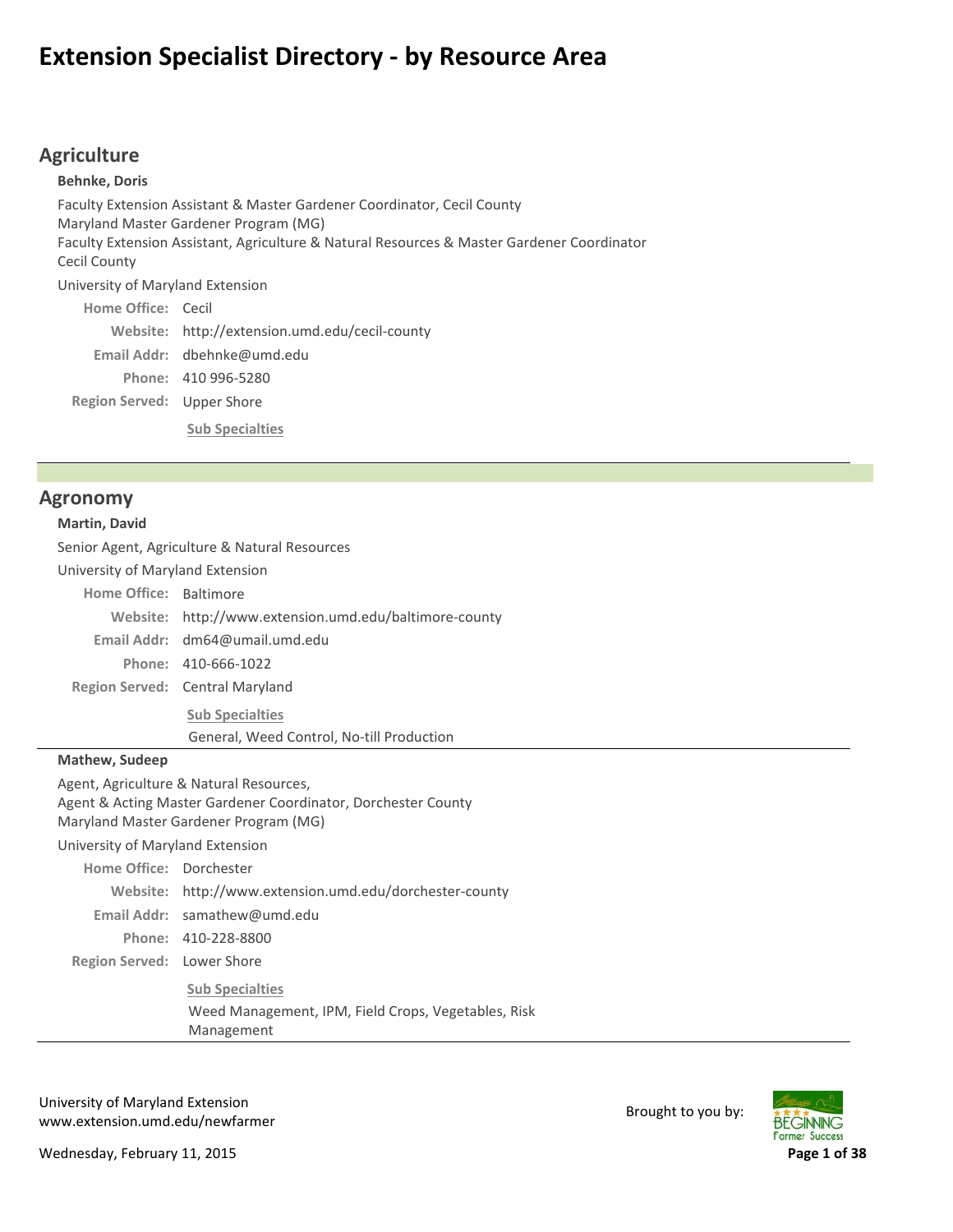#### **Poole, Terry**

Faculty Extension Assistant & Principal Agent Emeritus, Agriculture & Natural Resources

University of Maryland Extension

Region Served: Central Maryland Home Office: Frederick Website: http://www.extension.umd.edu/frederick-county Email Addr: tepoole@umd.edu 301‐600‐3577 **Phone: Sub Specialties**

# **Alternative Crops**

## **Ristvey, Andrew**

**Region Served: Maryland** Senior Agent Plant Science & Landscape Architecture (PSLA) Senior Agent & Regional Extension Specialist, Commercial Horticulture Wye Research and Education Center (WREC) University of Maryland Extension Home Office: WREC http://agresearch.umd.edu/RECs/WREC/index.cfm **Website:** Email Addr: aristvey@umd.edu 410‐827‐8056 **Phone: Sub Specialties**

Aronia, IPM, Fertility

# **Apiculture (Bee‐Keeping)**

## **Embrey, Mike**

**Region Served: Maryland** Agricultural Technician Supervisor, Extension Apiculture University of Maryland Extension Home Office: WREC http://agresearch.umd.edu/RECs/WREC/index.cfm **Website:** membrey@umd.edu **Email Addr:** 410‐827‐8056 **Phone: Sub Specialties**

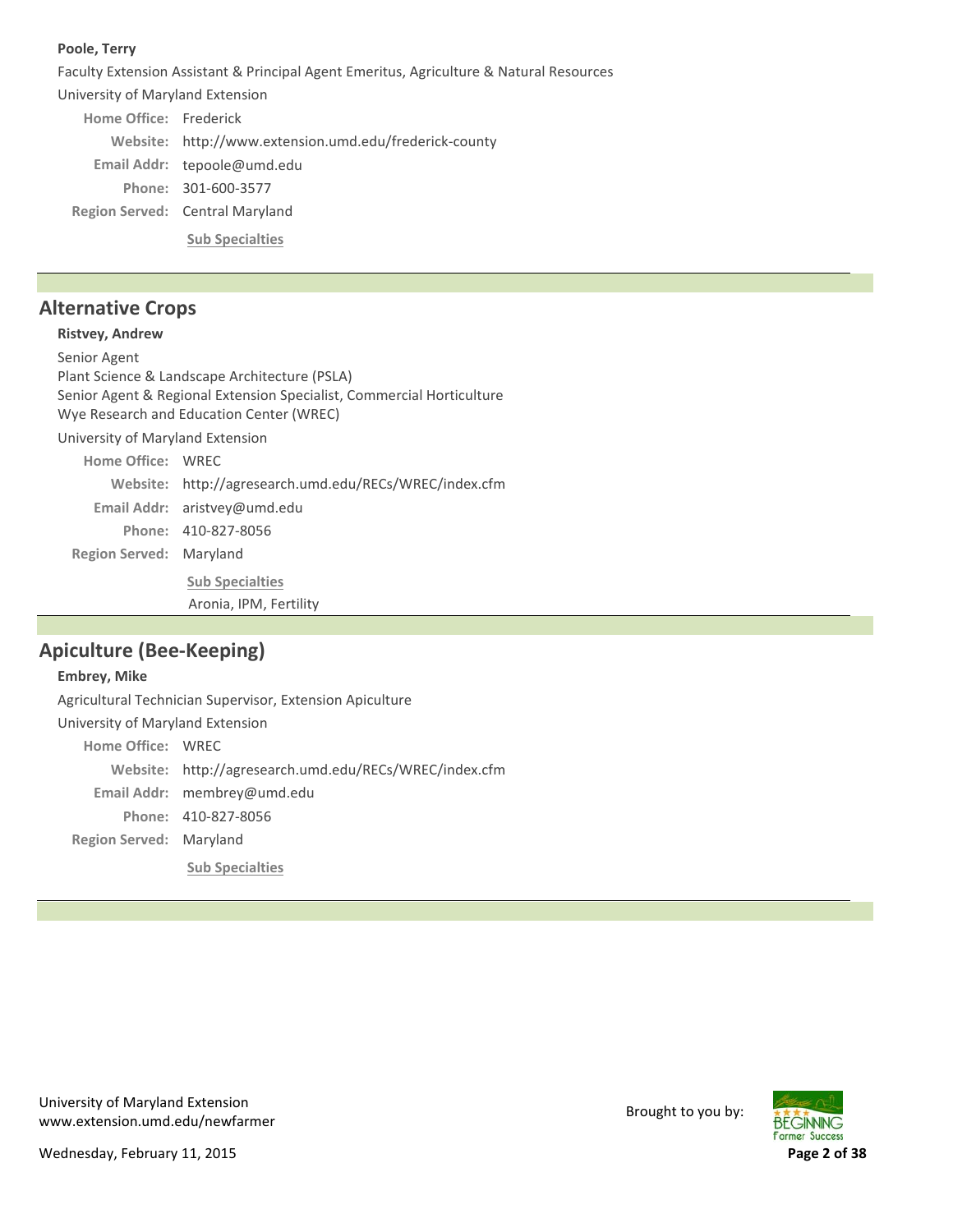# **Aquaculture (Commercial)**

#### **Webster, Don**

**Region Served: Maryland** Senior Agent, Agriculture & Natural Resources, Marine Science Wye Research and Education Center (WREC) University of Maryland Extension Home Office: WREC Website: https://extension.umd.edu/aquaculture dwebster@umd.edu **Email Addr:** 410‐827‐8056 **Phone: Sub Specialties** Pond Management, Aquatic Weed Control

### **Beginning Farmer**

#### **Beale, Benjamin**

Senior Agent, Agriculture & Natural Resources

University of Maryland Extension

| Home Office: St. Mary's |                                                       |
|-------------------------|-------------------------------------------------------|
|                         | Website: http://www.extension.umd.edu/st-marys-county |
|                         | Email Addr: bbeale@umd.edu                            |
|                         | Phone: 301-475-4484                                   |
|                         | Region Served: Southern Maryland                      |

**Sub Specialties** Vegetable, Grain, Fruit, Equipment

#### **Dill, Shannon**

Principal Agent, Agriculture & Natural Resources

University of Maryland Extension

Home Office: Talbot

http://www.extension.umd.edu/talbot‐county **Website:**

sdill@umd.edu **Email Addr:**

410‐822‐1244 **Phone:**

Region Served: Upper Shore

**Sub Specialties** Business Planning

#### **Flores, Jessie**

Faculty Extension Assistant, Agriculture & Natural Resources University of Maryland Extension Home Office: Worcester http://www.extension.umd.edu/worcester‐county **Website:** jflores@umd.edu **Email Addr:** 410‐632‐1972 **Phone:**

Region Served: Lower Shore

**Sub Specialties**

Annie's Project, Marketing, Entrepreneurial Coaching

University of Maryland Extension www.extension.umd.edu/newfarmer Brought to you by:

Wednesday, February 11, 2015 **Page 3 of 38**

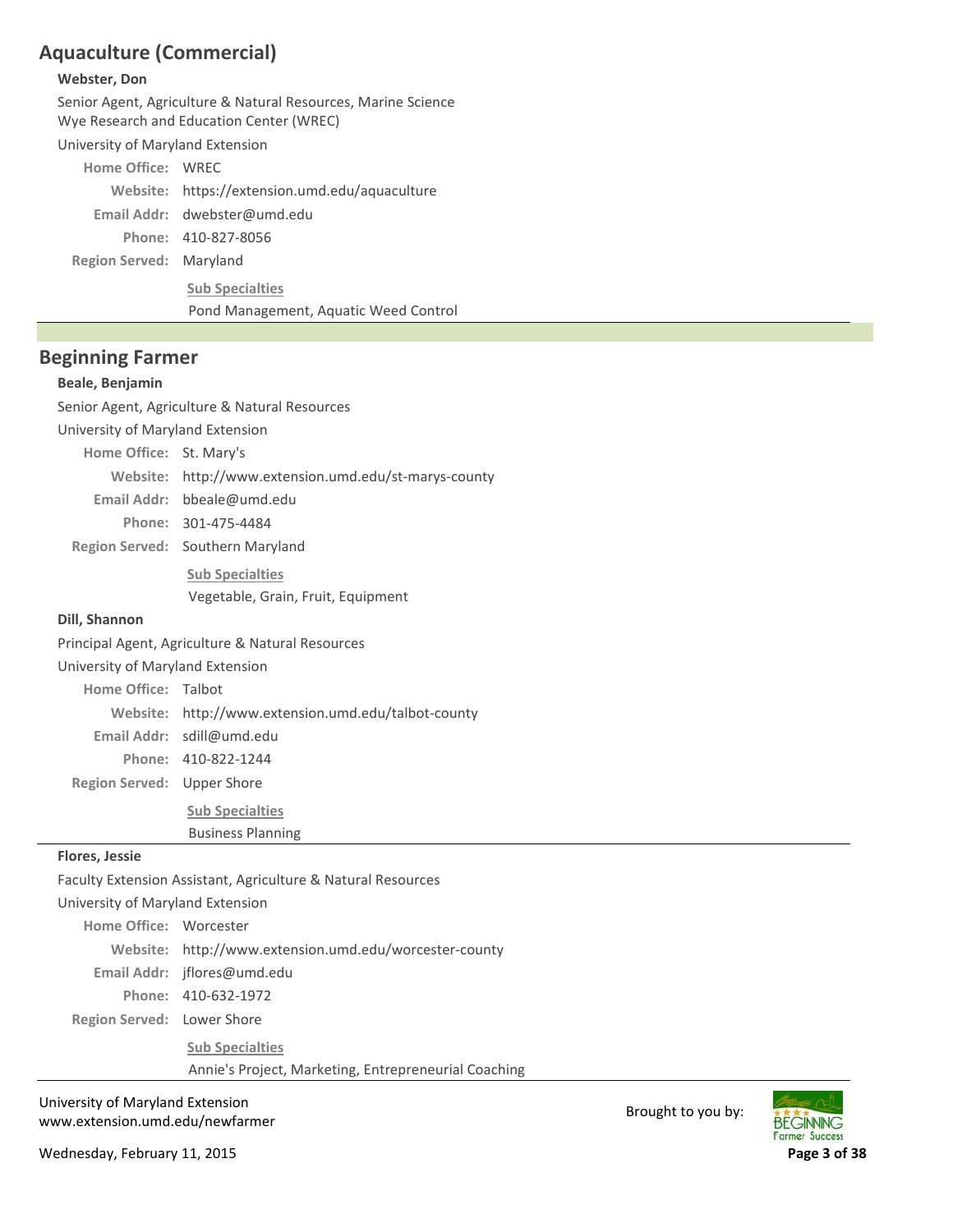| Hanson, Jim |  |
|-------------|--|
|-------------|--|

| Associate Professor & Extension Specialist, Farm Management |                                                        |  |
|-------------------------------------------------------------|--------------------------------------------------------|--|
| University of Maryland Extension                            |                                                        |  |
|                                                             | Home Office: University of Maryland College Park       |  |
|                                                             | Website: http://extension.umd.edu/newfarmer            |  |
|                                                             | Email Addr: jhanson@arec.umd.edu                       |  |
|                                                             | Phone: 301-405-8122                                    |  |
| Region Served: Maryland                                     |                                                        |  |
|                                                             | <b>Sub Specialties</b>                                 |  |
|                                                             | Beginning Farmer Success Program                       |  |
| Lantz, Willie                                               |                                                        |  |
|                                                             | Senior Agent, Agriculture & Natural Resources          |  |
| University of Maryland Extension                            |                                                        |  |
| Home Office: Garrett                                        |                                                        |  |
|                                                             | Website: http://www.extension.umd.edu/garrett-county   |  |
|                                                             | Email Addr: wlantz@umd.edu                             |  |
|                                                             | Phone: 301-334-6960                                    |  |
|                                                             | Region Served: Western Maryland                        |  |
| <b>Sub Specialties</b>                                      |                                                        |  |
| Alternative Crops, Small Farms,                             |                                                        |  |
| <b>Martin, David</b>                                        |                                                        |  |
| Senior Agent, Agriculture & Natural Resources               |                                                        |  |
| University of Maryland Extension                            |                                                        |  |
| Home Office: Baltimore                                      |                                                        |  |
|                                                             | Website: http://www.extension.umd.edu/baltimore-county |  |
|                                                             | Email Addr: dm64@umail.umd.edu                         |  |

410‐666‐1022 **Phone:**

Region Served: Central Maryland

**Sub Specialties**

## **Myers, Ginger**

| Associate Agent & Extension Specialist, Marketing |                                             |  |
|---------------------------------------------------|---------------------------------------------|--|
| University of Maryland Extension                  |                                             |  |
| Home Office: WMREC                                |                                             |  |
|                                                   | Website: http://www.extension.umd.edu/mredc |  |
|                                                   | Email Addr: gsmyers@umd.edu                 |  |
|                                                   | Phone: 301-432-2767                         |  |
| Region Served: Maryland                           |                                             |  |
|                                                   | <b>Sub Specialties</b>                      |  |
|                                                   | Business Planning, Consulations, Coaching   |  |

University of Maryland Extension University of Maryland Extension<br>www.extension.umd.edu/newfarmer Brought to you by:



Wednesday, February 11, 2015 **Page 4 of 38**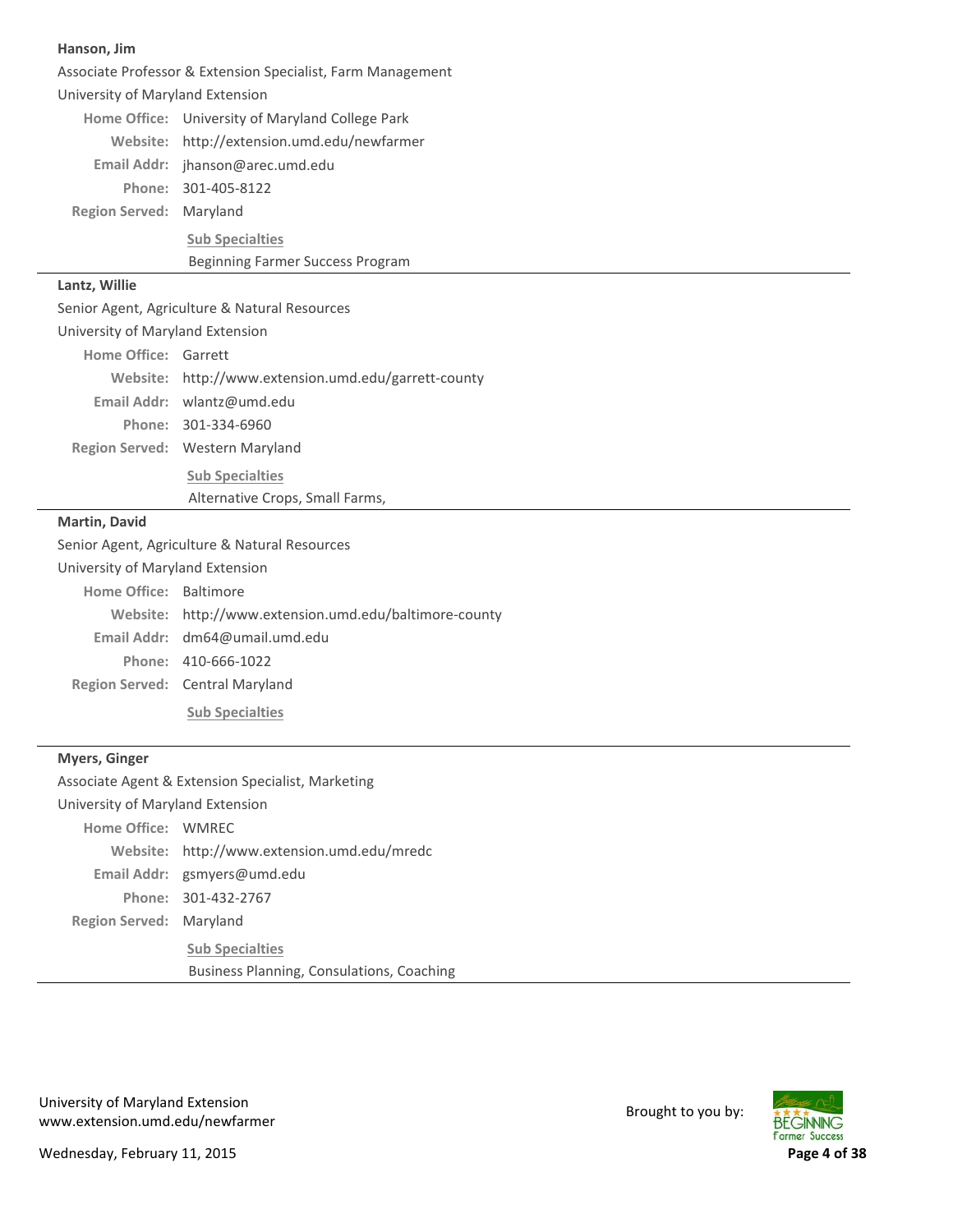#### **Poole, Terry**

Faculty Extension Assistant & Principal Agent Emeritus, Agriculture & Natural Resources University of Maryland Extension Home Office: Frederick Website: http://www.extension.umd.edu/frederick-county Email Addr: tepoole@umd.edu 301‐600‐3577 **Phone:**

Region Served: Central Maryland **Sub Specialties**

#### Small Farm Short Course, Farm Start‐up

#### **Shear, Hannah**

| <b>Faculty Extension Assistant</b> |                                             |  |
|------------------------------------|---------------------------------------------|--|
| University of Maryland Extension   |                                             |  |
| Home Office: Frederick             |                                             |  |
|                                    | Website: http://extension.umd.edu/newfarmer |  |
|                                    | Email Addr: hshear@umd.edu                  |  |
|                                    | Phone: (301) 600-3580                       |  |
| Region Served: Maryland            |                                             |  |
|                                    | <b>Sub Specialties</b>                      |  |
|                                    | Beginning Farmer Success Program Educator   |  |

# **Business Development**

#### **Howley, Janna**

Faculty Extension Assistant & Extension Specialist, Agricultural Marketing

University of Maryland Extension

| Home Office: Prince George's           |
|----------------------------------------|
| Website: http://princegeorges.umd.edu/ |
| Email Addr: jhowley@umd.edu            |
| Phone: 301-868-8780                    |
| Region Served: Southern Maryland       |
| <b>Sub Specialties</b>                 |

University of Maryland Extension oniversity of iviaryland extension<br>www.extension.umd.edu/newfarmer Brought to you by:

**BEGINNING Farmer Success** 

Wednesday, February 11, 2015 **Page 5 of 38**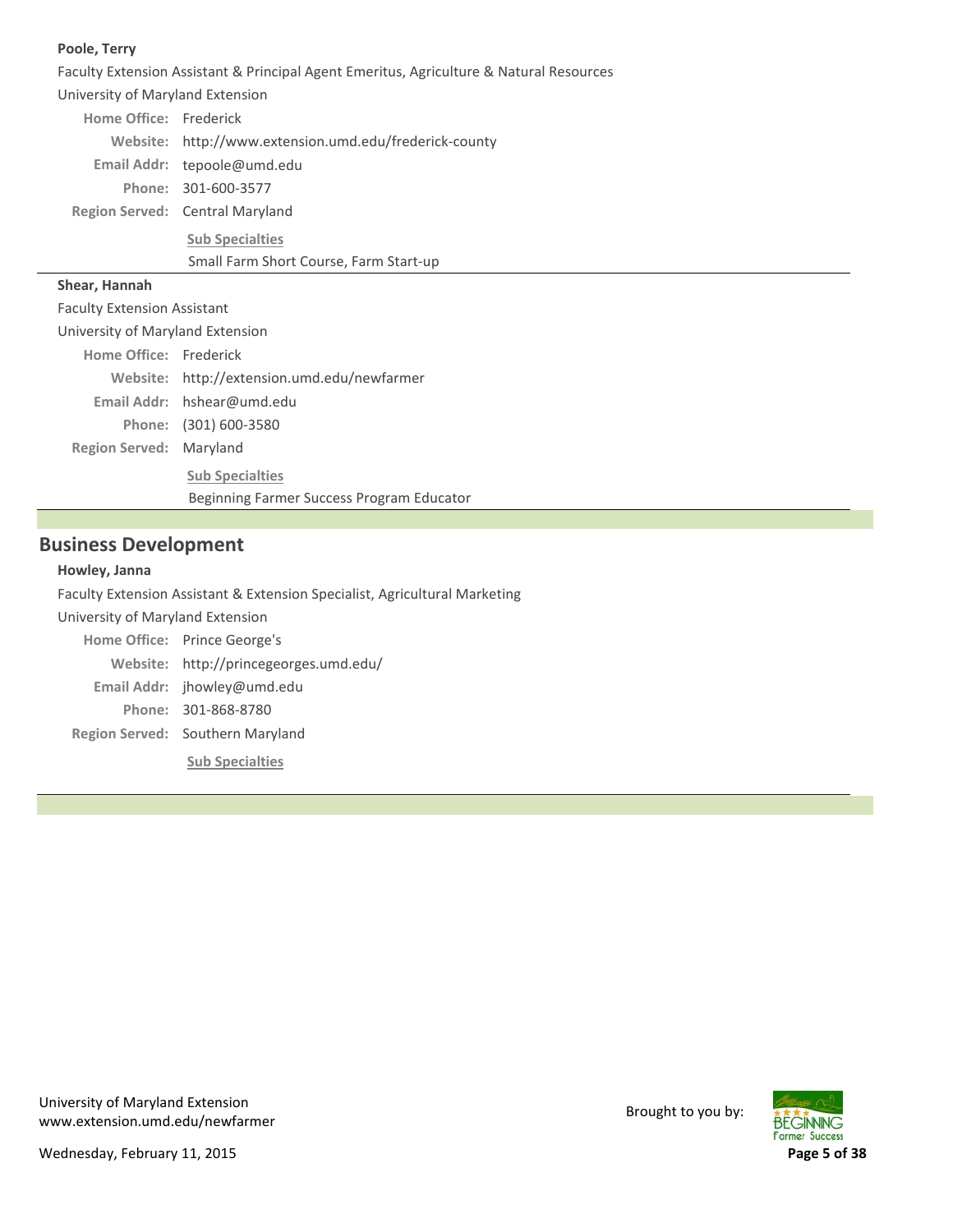# **Business Planning**

#### **Johnson, Dale**

Principal Agent & Regional Extension Specialist, Farm Management Agricultural & Resource Economics (AREC) Principal Agent & Extension Specialist, Farm Management Western Maryland Research and Education Center (WMREC) University of Maryland Extension

**Region Served: Maryland Home Office: WMREC** http://extension.umd.edu/wmrec/farm‐management **Website:** Email Addr: dmj@umd.edu 301‐432‐2767 **Phone: Sub Specialties**

## **Conservation Landscaping**

### **MacLachlan, Wanda**

Senior Agent & Area Extension Educator, Agriculture & Natural Resources; Bay‐Wise Program Coordinator & Master Naturalist Program Coordinator

University of Maryland Extension

| Home Office: CMREC      |                                                         |
|-------------------------|---------------------------------------------------------|
|                         | Website: http://agresearch.umd.edu/RECs/CMREC/index.cfm |
|                         | Email Addr: $wtm@umd.edu$                               |
|                         | Phone: 301-596-9478                                     |
| Region Served: Maryland |                                                         |
|                         | <b>Sub Specialties</b>                                  |

# **Crop Production (High Value)**

#### **Mathew, Sudeep**

Region Served: Lower Shore Agent, Agriculture & Natural Resources, Agent & Acting Master Gardener Coordinator, Dorchester County Maryland Master Gardener Program (MG) University of Maryland Extension Home Office: Dorchester Website: http://www.extension.umd.edu/dorchester-county samathew@umd.edu **Email Addr:** 410‐228‐8800 **Phone: Sub Specialties** Potatoes, Small Fruit, Aronia

University of Maryland Extension www.extension.umd.edu/newfarmer Brought to you by:

**BEGINNING Former Success** 

Wednesday, February 11, 2015 **Page 6 of 38**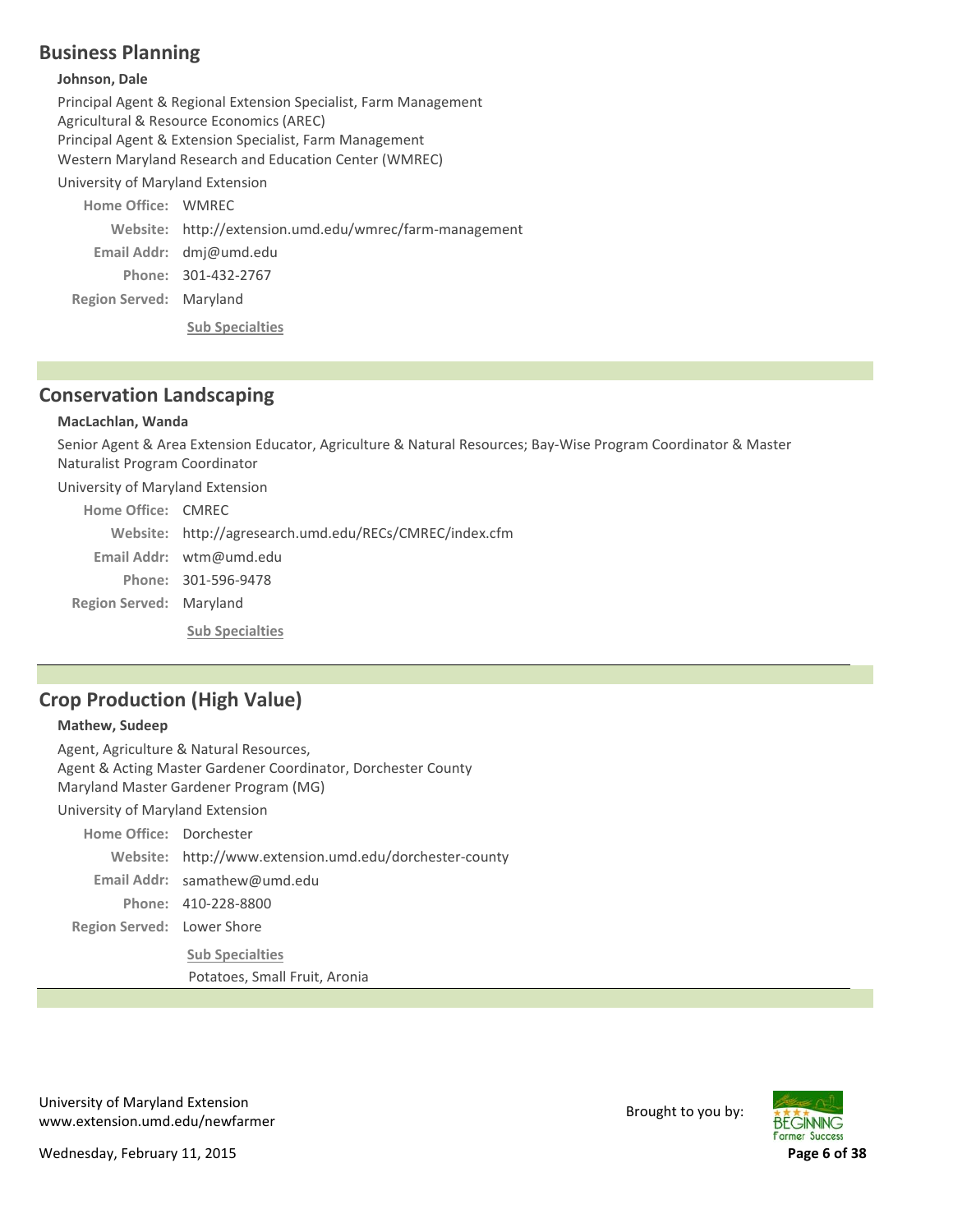# **Culture**

### **Rosenkranz, Ginny**

Faculty Extension Assistant, Commercial Horticulture, Master Gardener Coordinator

University of Maryland Extension

Home Office: Wicomico

Website: http://www.extension.umd.edu/wicomico-county

rosnkrnz@umd.edu **Email Addr:**

410‐749‐6141 **Phone:**

Region Served: Lower Shore

**Sub Specialties**

Commerical Greenhouse and Nursery

## **Dairy**

### **Semler, Jeff**

Senior Agent, Agriculture & Natural Resources

Region Served: Western Maryland University of Maryland Extension Home Office: Washington Website: http://www.extension.umd.edu/washington-county Email Addr: jsemler@umd.edu 301‐791‐1304 **Phone:**

> **Sub Specialties** Grazing, Forage

## **Dairy Science**

# Region Served: Central Maryland **Fultz, Stan** Principal Agent, Dairy Science University of Maryland Extension Home Office: Frederick http://www.extension.umd.edu/frederick‐county **Website:** sfultz@umd.edu **Email Addr:** 301‐600‐3578 **Phone: Sub Specialties** Reproduction, Physiology, General

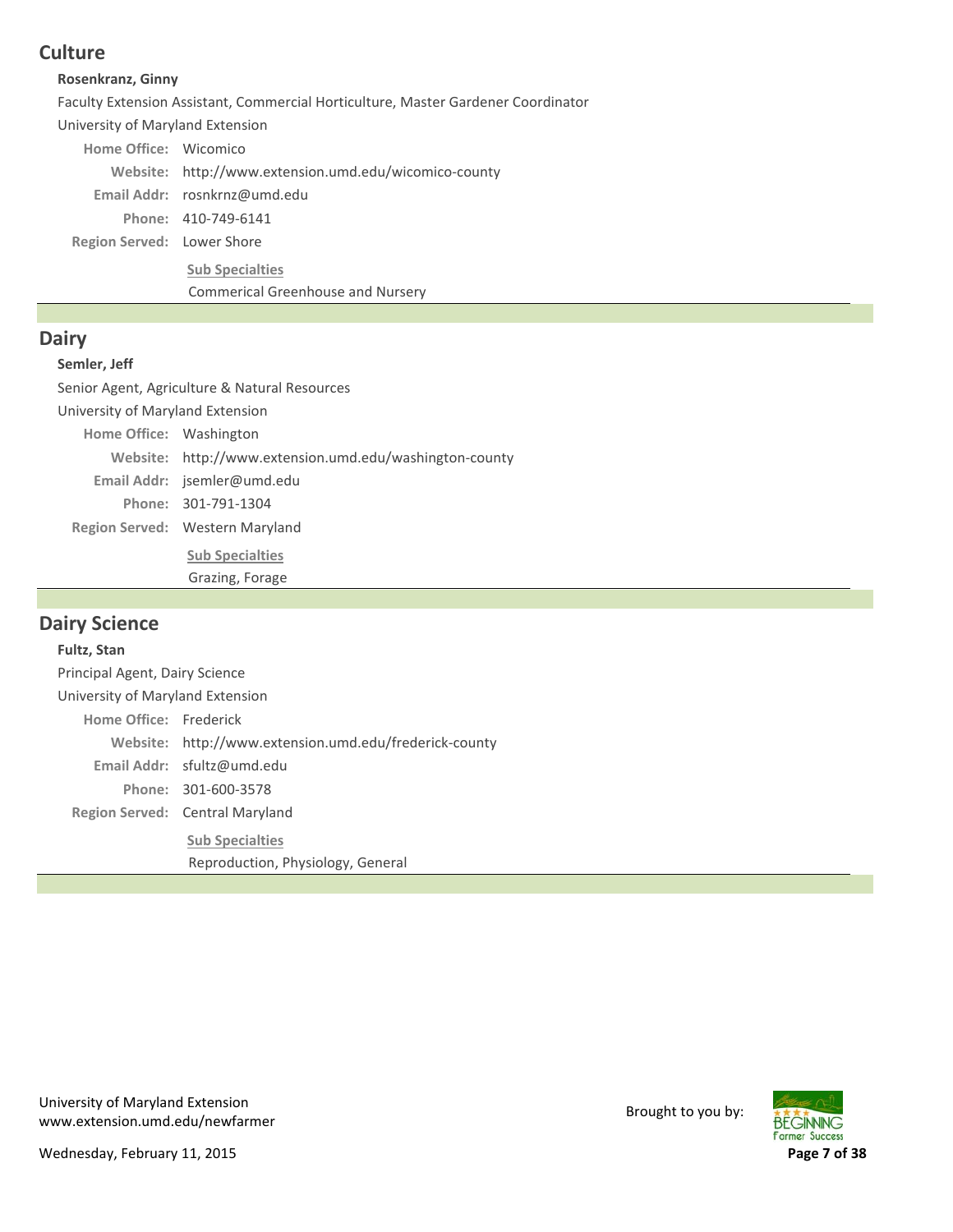# **Energy (Wood)**

#### **Kays, Jonathan**

Affiliate Principal Agent Plant Science & Landscape Architecture (PSLA) Principal Agent & Regional Extension Specialist, Natural Resources Western Maryland Research and Education Center (WMREC)

University of Maryland Extension

| Home Office: WMREC        |                                                                    |
|---------------------------|--------------------------------------------------------------------|
|                           | Website: http://extension.umd.edu/forest-steward/natural-resources |
| Email Addr: jkays@umd.edu |                                                                    |
|                           | Phone: 301-432-2767                                                |
| Region Served: Maryland   |                                                                    |
|                           | <b>Sub Specialties</b>                                             |
|                           | Residential Wood Heat, Pellet & Wood Stoves, Firewod,              |
|                           | <b>Commercial Biomass Applications</b>                             |

## **Enology**

### **Fiola, Joe**

Principal Agent & Regional Extension Specialist, Viticulture & Small Fruit, & Unit Coordinator

University of Maryland Extension

| Home Office: WMREC      |                                           |
|-------------------------|-------------------------------------------|
|                         | Website: www.extension.umd.edu/smallfruit |
|                         | Email Addr: $ifiola@umd.edu$              |
|                         | Phone: 301-432-2767                       |
| Region Served: Maryland |                                           |
|                         | <b>Sub Specialties</b>                    |
|                         | Winemaking, Wine Evaluation, Wine Flaws   |

# **Entomology**

#### **Brust, Jerry**

Senior Agent & Extension Specialist, IPM Vegetables University of Maryland Extension

**Region Served: Maryland** Home Office: CMREC Website: http://extension.umd.edu/mdvegetables Email Addr: jbrust@umd.edu 301‐627‐8440 **Phone: Sub Specialties**

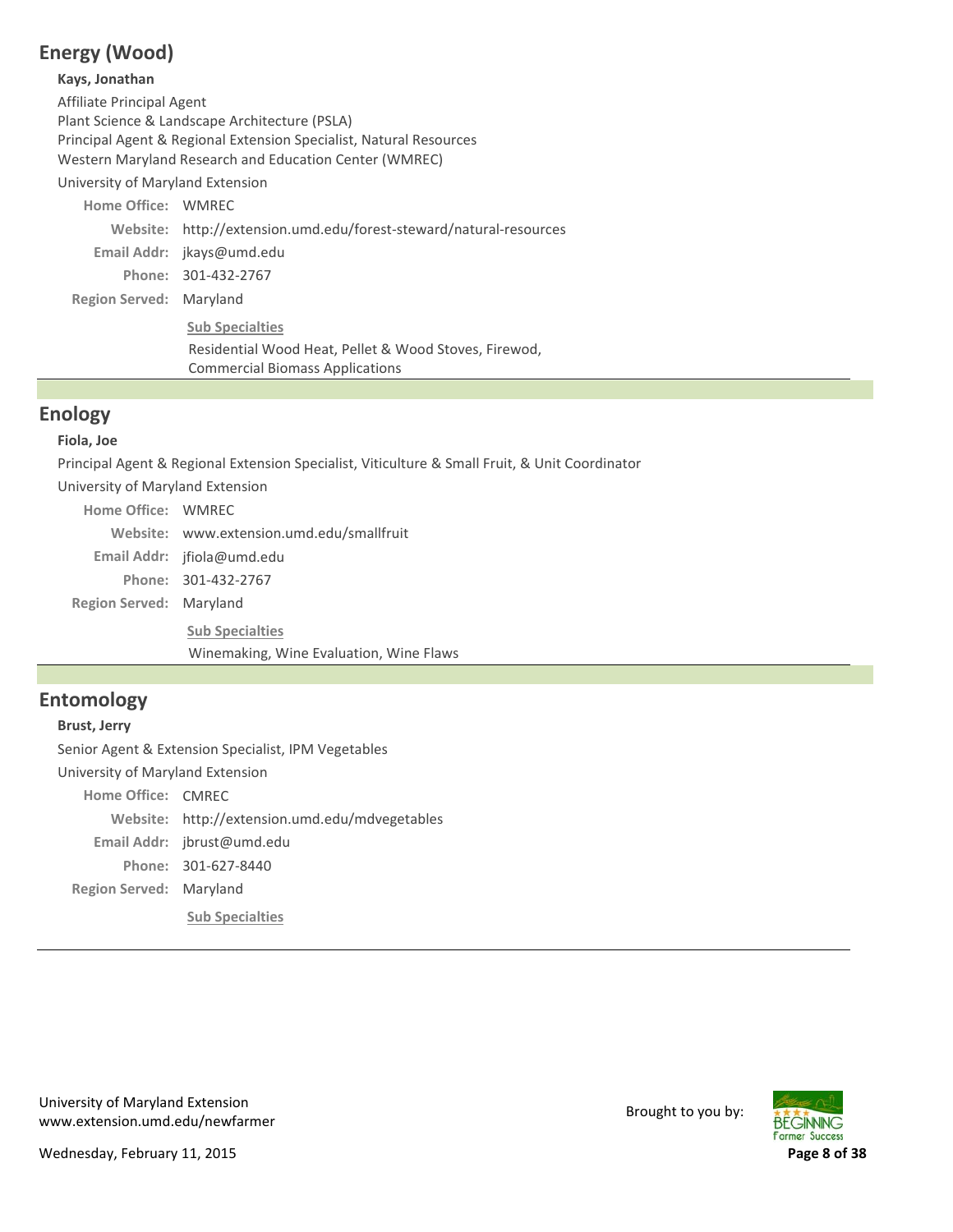#### **Hooks, Cerruti**

Associate Professor & Extension Specialist, Integrated Pest Management

**Region Served: Maryland** University of Maryland Extension Home Office: University of Maryland College Park http://cerrutirrhookslab.umd.edu/ **Website:** crrhooks@umd.edu **Email Addr:** 301 405 4728 **Phone: Sub Specialties** Field Crop insect Management, Vegetable Insect, Sustainable

#### **Malinoski, Mary Kay**

Principal Agent & Extension Specialist, Entomology and Ornamental IPM

University of Maryland Extension

**Region Served: Maryland** Home Office: CMREC http://extension.umd.edu/hgic **Website:** mkmal@umd.edu **Email Addr:** 410‐531‐5556 **Phone: Sub Specialties**

## **Entrepreneurship**

#### **Myers, Ginger**

Associate Agent & Extension Specialist, Marketing

University of Maryland Extension

**Region Served: Maryland Home Office: WMREC** http://www.extension.umd.edu/mredc **Website:** gsmyers@umd.edu **Email Addr:** 301‐432‐2767 **Phone: Sub Specialties**

Business Development

### **Equine**

#### **Dill, Shannon**

Principal Agent, Agriculture & Natural Resources

University of Maryland Extension

Home Office: Talbot

http://www.extension.umd.edu/talbot‐county **Website:**

sdill@umd.edu **Email Addr:**

410‐822‐1244 **Phone:**

Region Served: Upper Shore

**Sub Specialties**

University of Maryland Extension oniversity of waryland Extension<br>www.extension.umd.edu/newfarmer Brought to you by:

Wednesday, February 11, 2015 **Page 9 of 38**

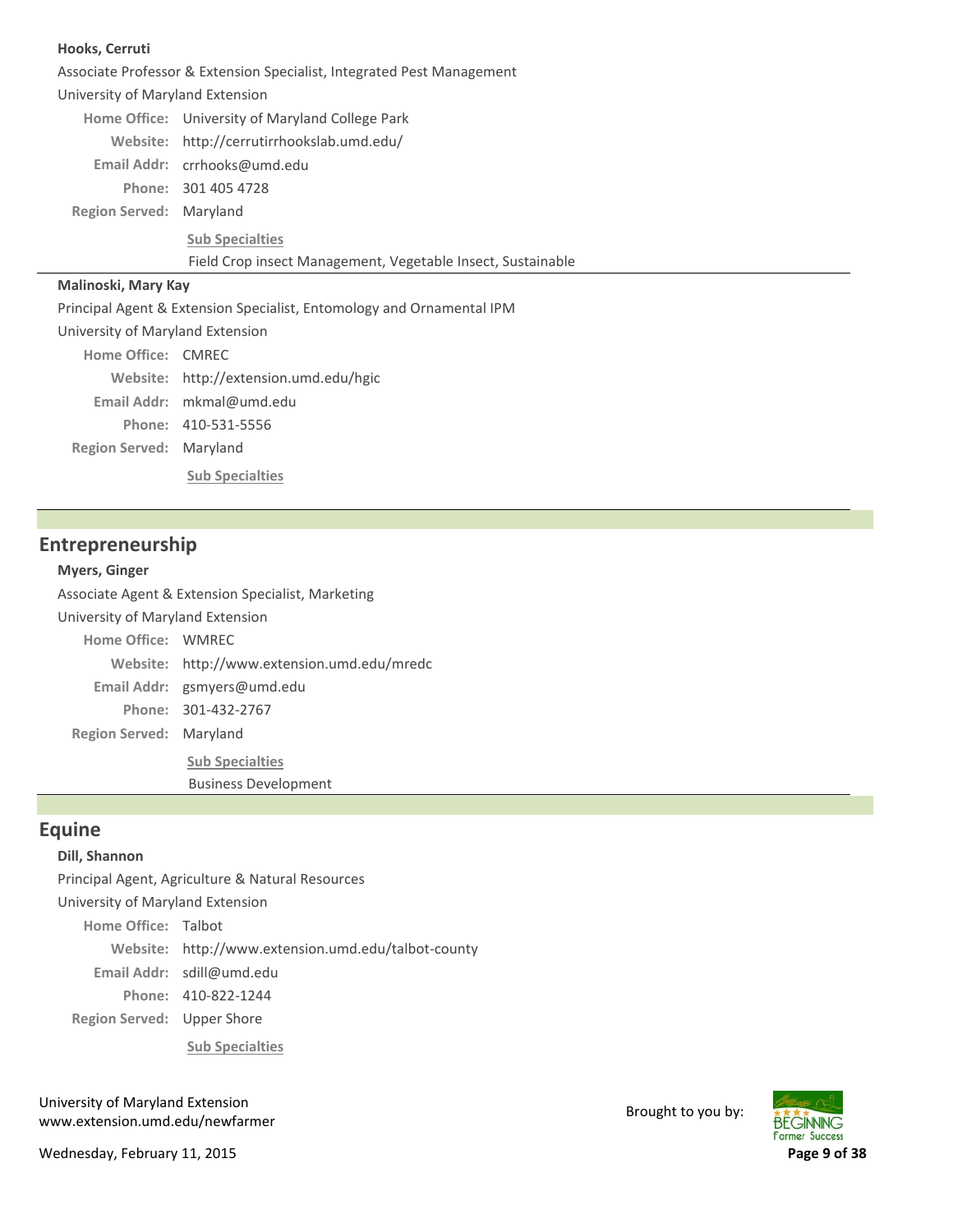| Faculty Extension Assistant, Agriculture & Natural Resources                        |  |  |
|-------------------------------------------------------------------------------------|--|--|
| University of Maryland Extension                                                    |  |  |
| Home Office: Worcester                                                              |  |  |
| Website: http://www.extension.umd.edu/worcester-county                              |  |  |
| Email Addr: jflores@umd.edu                                                         |  |  |
| Phone: 410-632-1972                                                                 |  |  |
| Region Served: Lower Shore                                                          |  |  |
| <b>Sub Specialties</b>                                                              |  |  |
| Forage, Pasture, Management                                                         |  |  |
|                                                                                     |  |  |
| Faculty Extension Assistant, 4-H Youth Development/ Agriculture & Natural Resources |  |  |
| University of Maryland Extension                                                    |  |  |
| Home Office: Montgomery                                                             |  |  |
| Website: http://www.extension.umd.edu/montgomery-county                             |  |  |
| Email Addr: dgordon3@umd.edu                                                        |  |  |
| Phone: 301-590-2813                                                                 |  |  |
| Region Served: Central Maryland                                                     |  |  |
| <b>Sub Specialties</b>                                                              |  |  |
| Pasture Management                                                                  |  |  |
| Meagher BhaduriHauck, Sara                                                          |  |  |
| Faculty Extension Assistant, Agriculture & Natural Resources                        |  |  |
| University of Maryland Extension                                                    |  |  |
| Home Office: Harford                                                                |  |  |
| Website: http://extension.umd.edu/harford-county                                    |  |  |
| Email Addr: sbh@umd.edu                                                             |  |  |
| Phone: (410) 638-3255                                                               |  |  |
| Region Served: Northern Maryland                                                    |  |  |
| <b>Sub Specialties</b>                                                              |  |  |
| Horse care and management                                                           |  |  |
|                                                                                     |  |  |
|                                                                                     |  |  |

# **Farm Business Management**

#### **Beale, Benjamin**

П

**Flores, Jessie**

Region Served: Southern Maryland Senior Agent, Agriculture & Natural Resources University of Maryland Extension Home Office: St. Mary's http://www.extension.umd.edu/st‐marys‐county **Website:** bbeale@umd.edu **Email Addr:** 301‐475‐4484 **Phone: Sub Specialties** Marketing, Business Planning

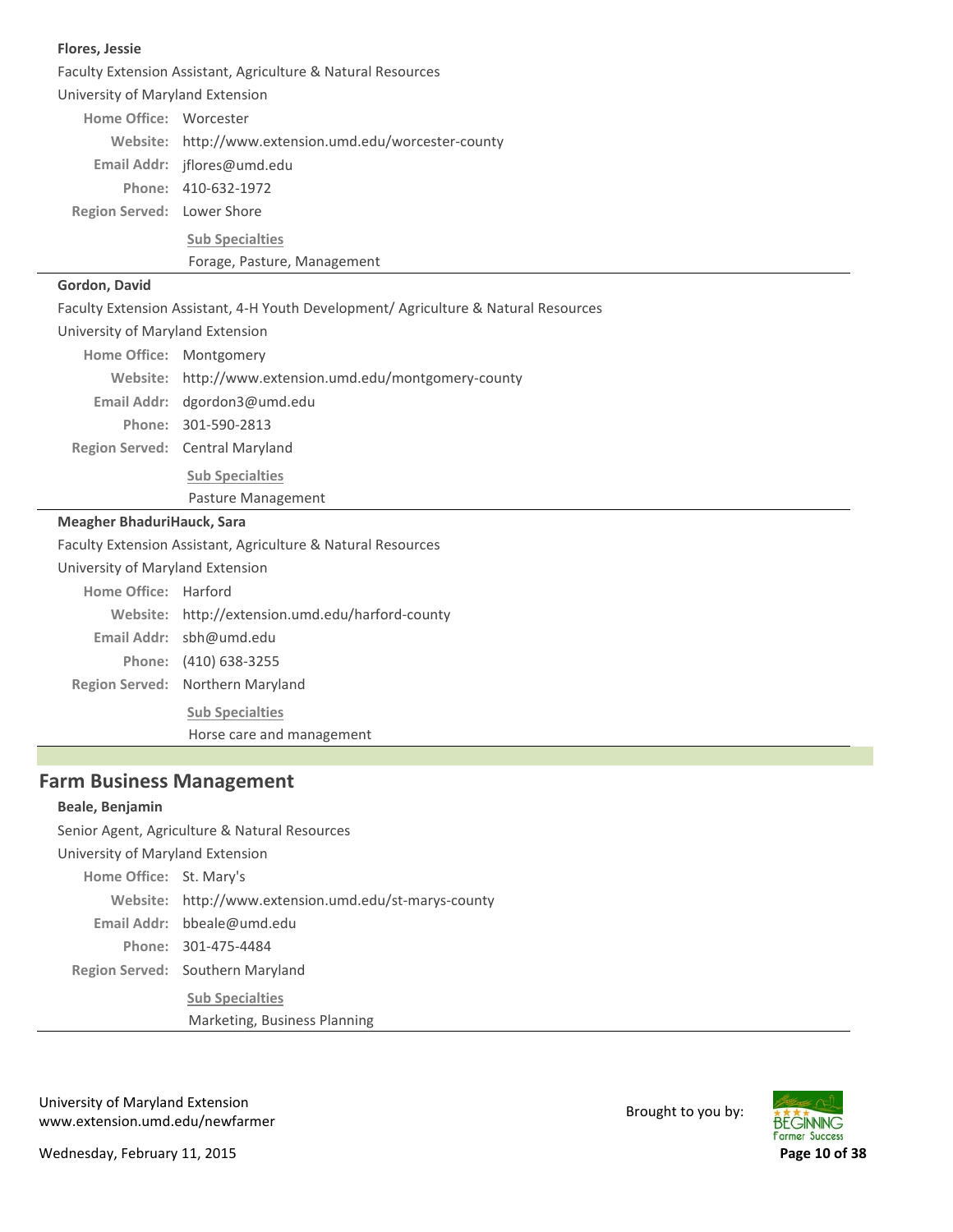| Dill, Shannon                                          |                                                                                                                                                                         |  |  |
|--------------------------------------------------------|-------------------------------------------------------------------------------------------------------------------------------------------------------------------------|--|--|
|                                                        | Principal Agent, Agriculture & Natural Resources                                                                                                                        |  |  |
| University of Maryland Extension                       |                                                                                                                                                                         |  |  |
| Home Office: Talbot                                    |                                                                                                                                                                         |  |  |
|                                                        | Website: http://www.extension.umd.edu/talbot-county                                                                                                                     |  |  |
|                                                        | Email Addr: sdill@umd.edu                                                                                                                                               |  |  |
|                                                        | Phone: 410-822-1244                                                                                                                                                     |  |  |
| Region Served: Upper Shore                             |                                                                                                                                                                         |  |  |
|                                                        | <b>Sub Specialties</b>                                                                                                                                                  |  |  |
|                                                        | Marketing, Business Planning                                                                                                                                            |  |  |
| Hanson, Jim                                            |                                                                                                                                                                         |  |  |
|                                                        | Associate Professor & Extension Specialist, Farm Management                                                                                                             |  |  |
| University of Maryland Extension                       |                                                                                                                                                                         |  |  |
|                                                        | Home Office: University of Maryland College Park                                                                                                                        |  |  |
|                                                        | Website: http://extension.umd.edu/newfarmer                                                                                                                             |  |  |
|                                                        | Email Addr: jhanson@arec.umd.edu                                                                                                                                        |  |  |
|                                                        | Phone: 301-405-8122                                                                                                                                                     |  |  |
| Region Served: Maryland                                |                                                                                                                                                                         |  |  |
|                                                        | <b>Sub Specialties</b>                                                                                                                                                  |  |  |
|                                                        | International Agriculture, Marketing, Farm Analysis                                                                                                                     |  |  |
| Johnson, Dale                                          |                                                                                                                                                                         |  |  |
|                                                        | Principal Agent & Regional Extension Specialist, Farm Management<br>Agricultural & Resource Economics (AREC)<br>Principal Agent & Extension Specialist, Farm Management |  |  |
|                                                        | Western Maryland Research and Education Center (WMREC)                                                                                                                  |  |  |
| University of Maryland Extension<br>Home Office: WMRFC |                                                                                                                                                                         |  |  |
|                                                        |                                                                                                                                                                         |  |  |
|                                                        | Website: http://extension.umd.edu/wmrec/farm-management<br>Email Addr: dmj@umd.edu                                                                                      |  |  |
|                                                        | Phone: 301-432-2767                                                                                                                                                     |  |  |
| Region Served: Maryland                                |                                                                                                                                                                         |  |  |
|                                                        |                                                                                                                                                                         |  |  |
|                                                        | <b>Sub Specialties</b>                                                                                                                                                  |  |  |
| <b>Walter, Candy</b>                                   |                                                                                                                                                                         |  |  |
| Specialist                                             |                                                                                                                                                                         |  |  |
|                                                        | University of Maryland Eastern Shore, Small Farm Program                                                                                                                |  |  |
|                                                        | Home Office: Prince George's                                                                                                                                            |  |  |
| Website:                                               | http://princegeorges.umd.edu/                                                                                                                                           |  |  |
|                                                        | Email Addr: cjwalter@umes.edu                                                                                                                                           |  |  |
|                                                        | Phone: 301-868-9366                                                                                                                                                     |  |  |
|                                                        | Region Served: Southern Maryland                                                                                                                                        |  |  |
|                                                        | <b>Sub Specialties</b>                                                                                                                                                  |  |  |
|                                                        | UMES, Business Planning,                                                                                                                                                |  |  |

University of Maryland Extension University of Maryland Extension<br>www.extension.umd.edu/newfarmer Brought to you by:

Wednesday, February 11, 2015 **Page 11 of 38**

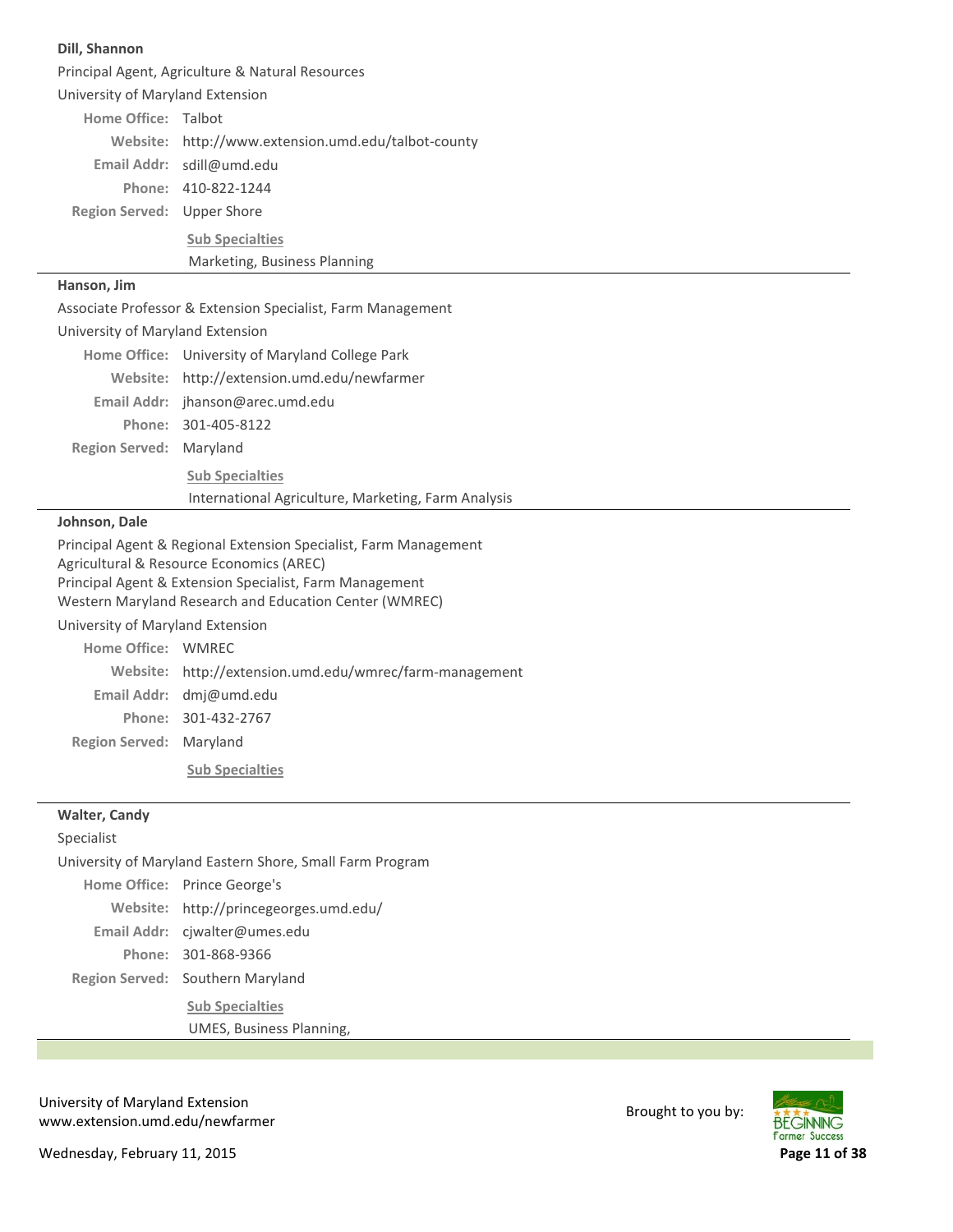## **Financial Management**

### **Semler, Jeff**

Senior Agent, Agriculture & Natural Resources

University of Maryland Extension

Home Office: Washington

Website: http://www.extension.umd.edu/washington-county

Email Addr: jsemler@umd.edu

301‐791‐1304 **Phone:**

Region Served: Western Maryland

**Sub Specialties**

Beginning Farmers, Small Farm, Dairy Analysis

## **Food Processing**

### **Myers, Ginger**

Associate Agent & Extension Specialist, Marketing

University of Maryland Extension

Home Office: WMREC

http://www.extension.umd.edu/mredc **Website:**

gsmyers@umd.edu **Email Addr:**

301‐432‐2767 **Phone:**

**Region Served: Maryland** 

**Sub Specialties**

Value Added, Understanding processing regulations

# **Food Safety**

### **Mathew, Sudeep**

Region Served: Lower Shore Agent, Agriculture & Natural Resources, Agent & Acting Master Gardener Coordinator, Dorchester County Maryland Master Gardener Program (MG) University of Maryland Extension Home Office: Dorchester http://www.extension.umd.edu/dorchester‐county **Website:** samathew@umd.edu **Email Addr:** 410‐228‐8800 **Phone: Sub Specialties** Good Agricultural Practices (GAP) Training and Certification



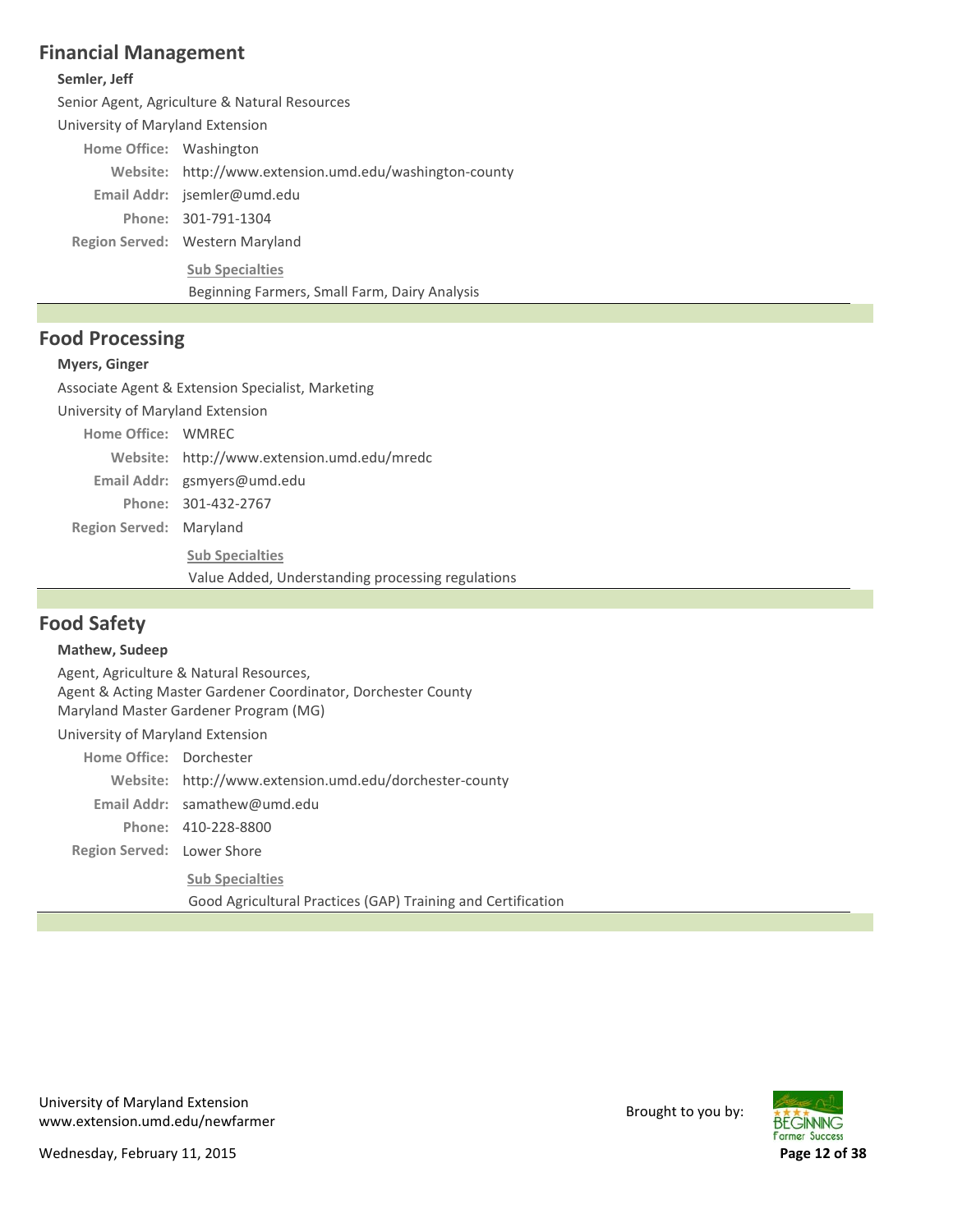## **Forages**

#### **Fultz, Stan**

Principal Agent, Dairy Science

University of Maryland Extension

Home Office: Frederick

Website: http://www.extension.umd.edu/frederick-county

sfultz@umd.edu **Email Addr:**

301‐600‐3578 **Phone:**

**Region Served:** Central Maryland

**Sub Specialties**

Rotational Grazing, Intensive Management, Seasonal

### **Lantz, Willie**

Senior Agent, Agriculture & Natural Resources

University of Maryland Extension

| Home Office: Garrett |                                                      |
|----------------------|------------------------------------------------------|
|                      | Website: http://www.extension.umd.edu/garrett-county |
|                      | Email Addr: $w$ lantz@umd.edu                        |

301‐334‐6960 **Phone:**

Region Served: Western Maryland

**Sub Specialties**

#### **Meagher BhaduriHauck, Sara**

Faculty Extension Assistant, Agriculture & Natural Resources

|  |  | University of Maryland Extension |  |
|--|--|----------------------------------|--|
|--|--|----------------------------------|--|

| Home Office: Harford |                                                  |
|----------------------|--------------------------------------------------|
|                      | Website: http://extension.umd.edu/harford-county |
|                      | Email Addr: sbh@umd.edu                          |
|                      | Phone: (410) 638-3255                            |
|                      | Region Served: Northern Maryland                 |
|                      | <b>Sub Specialties</b>                           |

Forages, grazing systems, and pasture management

#### **Myers, R. David**

Principal Agent, Instructor, and Program Leader ‐ Agriculture UME & AGNR

University of Maryland Extension

Region Served: Southern Maryland Home Office: Anne Arundel http://www.extension.umd.edu/anne‐arundel‐county **Website:** myersrd@umd.edu **Email Addr:** 410‐222‐3906 **Phone: Sub Specialties**

University of Maryland Extension oniversity of waryland Extension<br>www.extension.umd.edu/newfarmer Brought to you by: **BEGINNING Farmer Success** 

Wednesday, February 11, 2015 **Page 13 of 38**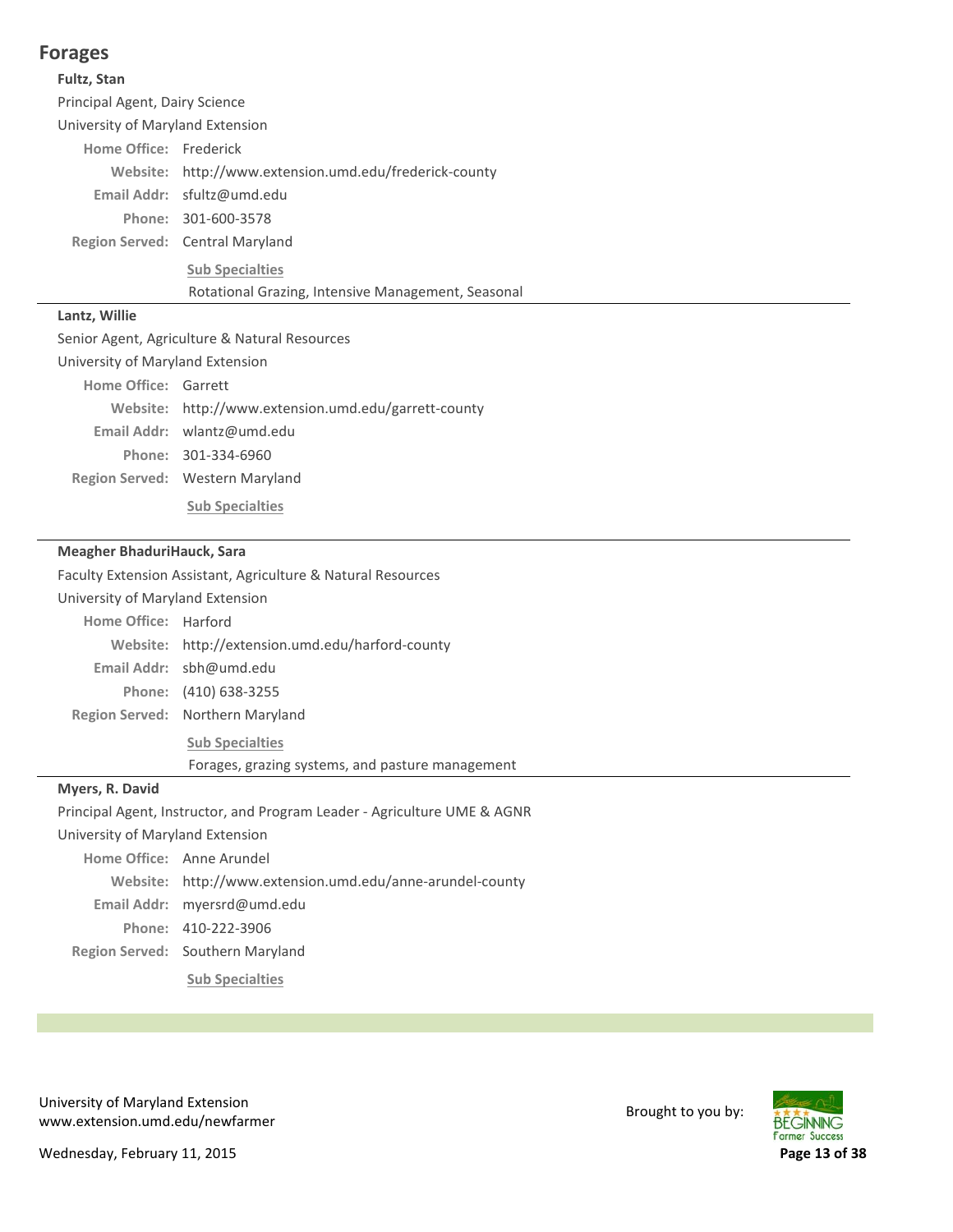## **Forestry**

#### **Almond, Lyle**

Forestry Educator

University of Maryland Extension

### Home Office: WREC

Website: http://extension.umd.edu/masterlogger

lalmond@umd.edu **Email Addr:**

410‐827‐8056 x125 **Phone:**

**Region Served: Maryland** 

**Sub Specialties**

Maryland‐Delaware Master Logger Program

### **Dawson, Nevin**

Coordinator, Sustainable Agriculture, for AGNR Faculty

University of Maryland Extension

| Home Office: Caroline   |                                                   |
|-------------------------|---------------------------------------------------|
|                         | Website: http://extension.umd.edu/caroline-county |
|                         | Email Addr: $ndawson@umd.edu$                     |
|                         | Phone: 410-479-4030                               |
| Region Served: Maryland |                                                   |
|                         | <b>Sub Specialties</b>                            |

### **Kays, Jonathan**

Affiliate Principal Agent Plant Science & Landscape Architecture (PSLA) Principal Agent & Regional Extension Specialist, Natural Resources Western Maryland Research and Education Center (WMREC)

University of Maryland Extension

| Home Office: WMRFC      |                                                                    |
|-------------------------|--------------------------------------------------------------------|
|                         | Website: http://extension.umd.edu/forest-steward/natural-resources |
|                         | Email Addr: jkays@umd.edu                                          |
|                         | Phone: 301-432-2767                                                |
| Region Served: Maryland |                                                                    |
|                         | <b>Sub Specialties</b>                                             |
|                         | Tree, Forest Management, Logging, Timber Sales                     |
|                         |                                                                    |

### **Stewart, Nancy**

Faculty Extension Assistant, Natural Resources

University of Maryland Extension Home Office: WREC

http://agresearch.umd.edu/RECs/WREC/index.cfm **Website:**

nstewart@umd.edu **Email Addr:**

410‐827‐8056 **Phone:**

**Region Served: Maryland** 

**Sub Specialties**

University of Maryland Extension oniversity of waryland Extension<br>www.extension.umd.edu/newfarmer Brought to you by:

**BEGINNING Former Success** 

Wednesday, February 11, 2015 **Page 14 of 38**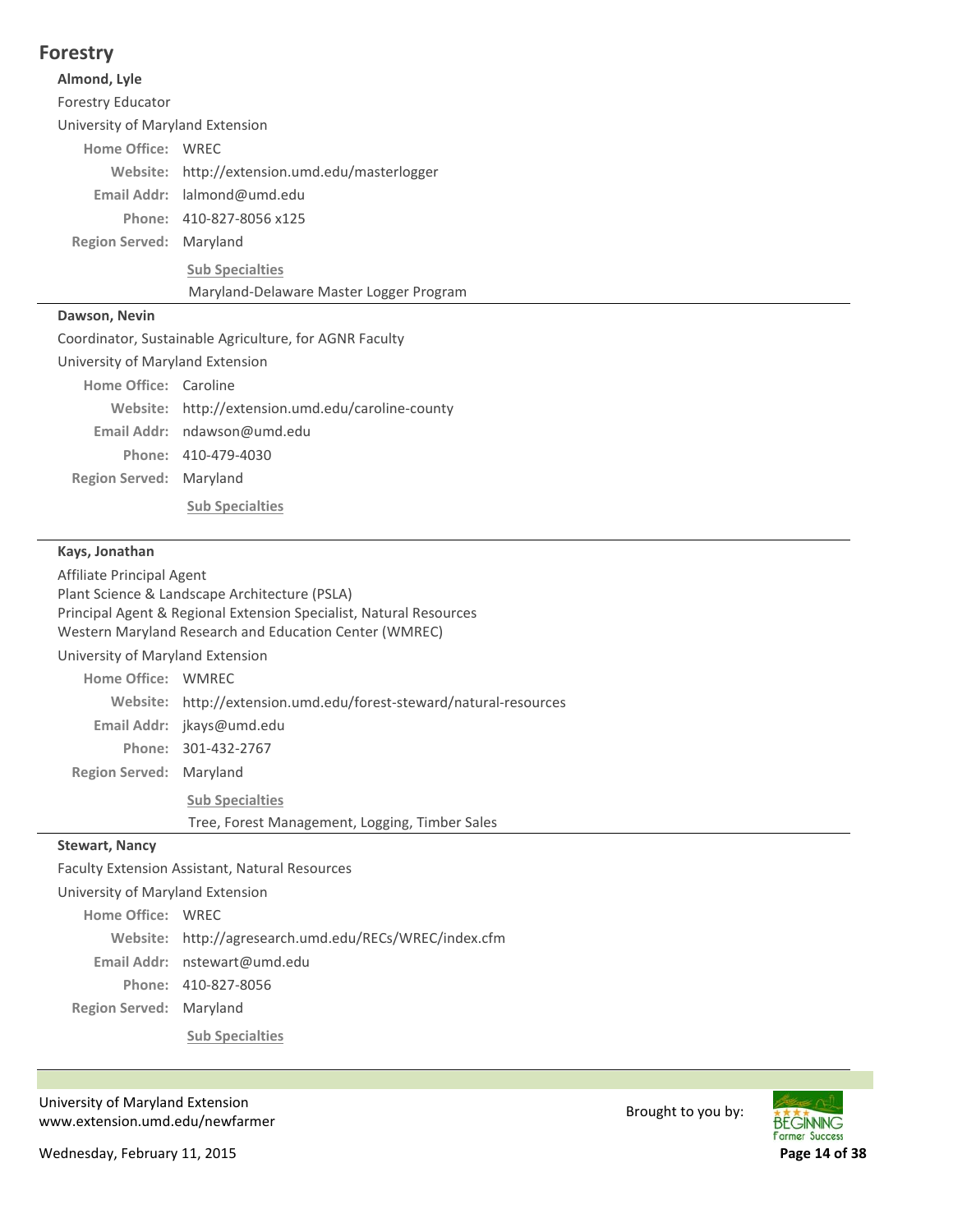## **GAPS**

### **Martin, David**

Senior Agent, Agriculture & Natural Resources

University of Maryland Extension

Home Office: Baltimore Website: http://www.extension.umd.edu/baltimore-county dm64@umail.umd.edu **Email Addr:**

410‐666‐1022 **Phone:**

**Region Served:** Central Maryland

**Sub Specialties**

### **Pahl, Donna**

Faculty Research Assistant ‐‐ GAPs Educator

University of Maryland Extension

**Region Served: Maryland** Home Office: University of Maryland College Park Email Addr: dpahl@umd.edu 301.405.4372 **Phone: Sub Specialties Website:** Food Safety, Gaps Training

## **Grain Production**

### **Beale, Benjamin**

Senior Agent, Agriculture & Natural Resources

#### University of Maryland Extension

Region Served: Southern Maryland Home Office: St. Mary's http://www.extension.umd.edu/st‐marys‐county **Website:** bbeale@umd.edu **Email Addr:** 301‐475‐4484 **Phone:**

**Sub Specialties**

General, Disease and Insect, No‐till Production

#### **Grybauskas, Arv**

**Region Served: Maryland** Associate Professor Emeritus University of Maryland Extension Home Office: University of Maryland College Park Website: http://www.mdcrops.umd.edu/ Email Addr: arvydas@umd.edu 301 405 1602 **Phone: Sub Specialties** Diseases, Plant Pathology

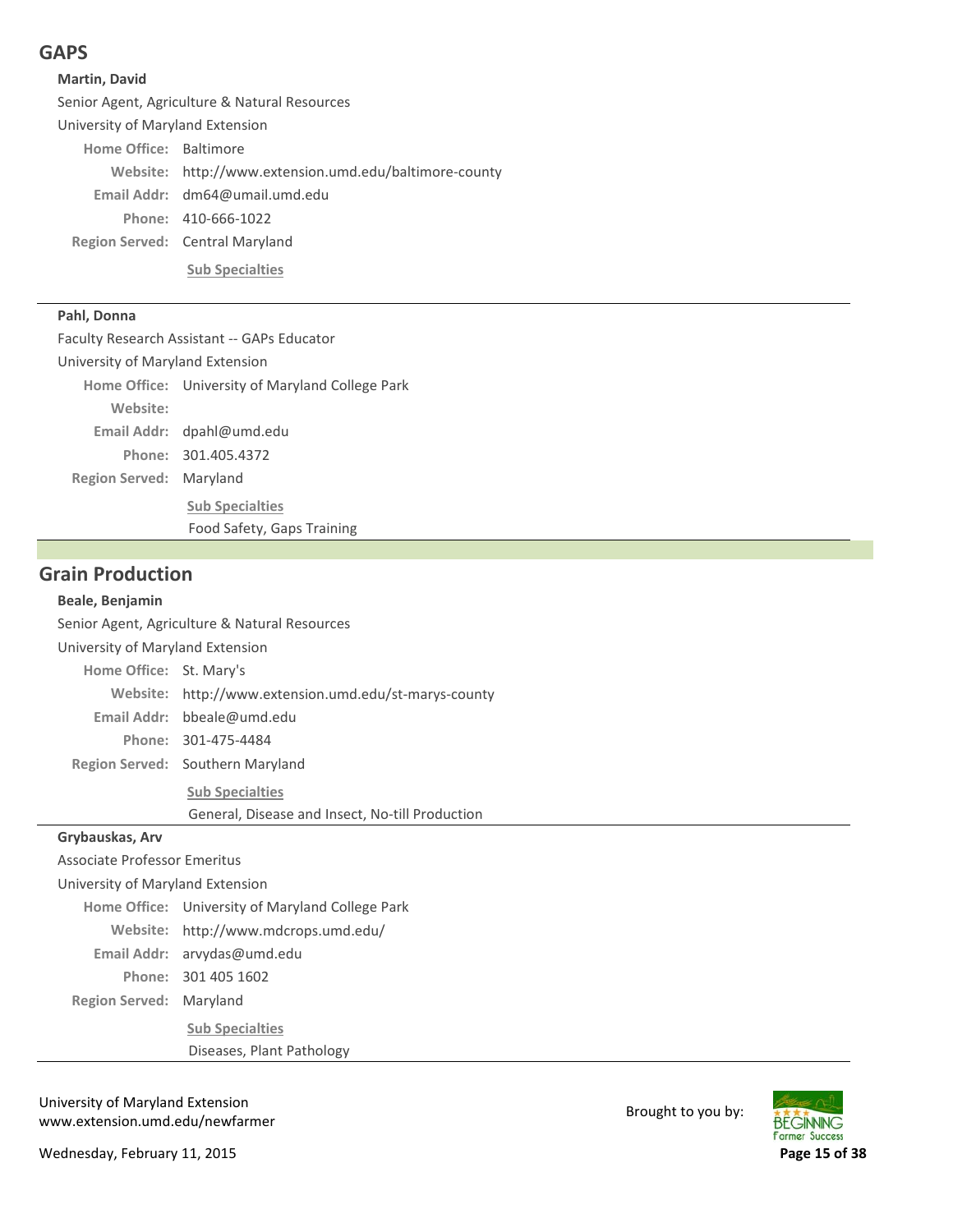| Kratochvil, Bob                  |                                                                          |
|----------------------------------|--------------------------------------------------------------------------|
|                                  | Associate Professor & Extension Specialist, Agronomic Crop Production    |
| University of Maryland Extension |                                                                          |
|                                  | Home Office: University of Maryland College Park                         |
|                                  | Website: http://www.psla.umd.edu/extension/md-crops                      |
|                                  | Email Addr: rkratoch@umd.edu                                             |
|                                  | Phone: 301-405-6241                                                      |
| Region Served: Maryland          |                                                                          |
|                                  | <b>Sub Specialties</b>                                                   |
|                                  | Agronomy, General Production                                             |
| Lewis, Jim                       |                                                                          |
|                                  | Senior Agent, Agriculture & Natural Resources                            |
| University of Maryland Extension |                                                                          |
| Home Office: Caroline            |                                                                          |
|                                  | Website: http://www.extension.umd.edu/caroline-county                    |
|                                  | Email Addr: jlewis2@umd.edu                                              |
|                                  | Phone: 410-479-4030                                                      |
| Region Served: Upper Shore       |                                                                          |
|                                  | <b>Sub Specialties</b>                                                   |
|                                  | General, IPM, Cultural Management, Irrigation                            |
| Myers, R. David                  |                                                                          |
|                                  | Principal Agent, Instructor, and Program Leader - Agriculture UME & AGNR |
| University of Maryland Extension |                                                                          |
|                                  | Home Office: Anne Arundel                                                |
|                                  | Website: http://www.extension.umd.edu/anne-arundel-county                |
|                                  | Email Addr: myersrd@umd.edu                                              |
|                                  | Phone: 410-222-3906                                                      |
|                                  | Region Served: Southern Maryland                                         |
|                                  | <b>Sub Specialties</b>                                                   |
|                                  | General, Weed Control, No-till Production                                |
| Rhodes, Jennifer                 |                                                                          |
|                                  | Senior Agent, Agriculture & Natural Resources                            |
| University of Maryland Extension |                                                                          |
|                                  | Home Office: Queen Annes                                                 |
| Website:                         | http://www.extension.umd.edu/queen-annes-county                          |
|                                  | Email Addr: jrhodes@umd.edu                                              |
|                                  | Phone: 410-758-0166                                                      |
| Region Served: Upper Shore       |                                                                          |
|                                  | <b>Sub Specialties</b>                                                   |
|                                  | General, Organic Grain Production                                        |

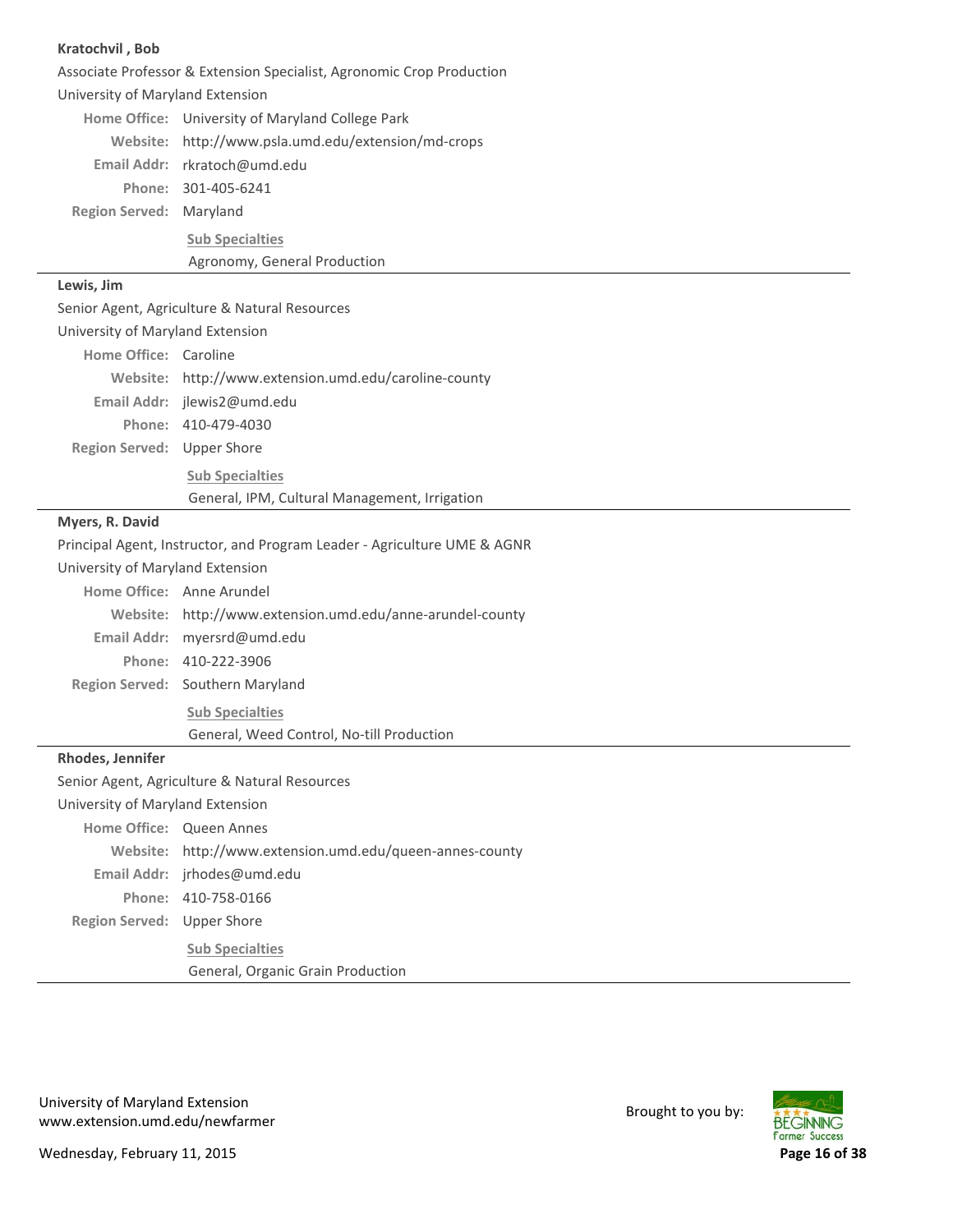#### **Ritter, Ron**

**Region Served: Maryland** Research Associate, Weed Control and Professor Emeritus University of Maryland Extension Home Office: University of Maryland College Park Website: http://www.mdcrops.umd.edu/ rlritter@umd.edu **Email Addr:** 301 405 1329 **Phone:**

> **Sub Specialties** Weed Science

#### **Semler, Jeff**

Senior Agent, Agriculture & Natural Resources

Region Served: Western Maryland University of Maryland Extension Home Office: Washington Website: http://www.extension.umd.edu/washington-county Email Addr: jsemler@umd.edu 301‐791‐1304 **Phone: Sub Specialties**

**Grant Writing**

#### **Dawson, Nevin**

**Region Served: Maryland** Coordinator, Sustainable Agriculture, for AGNR Faculty University of Maryland Extension **Home Office: Caroline** http://extension.umd.edu/caroline‐county **Website:** Email Addr: ndawson@umd.edu 410‐479‐4030 **Phone: Sub Specialties** USDA Sustainable Agriculture Research & Education Programs

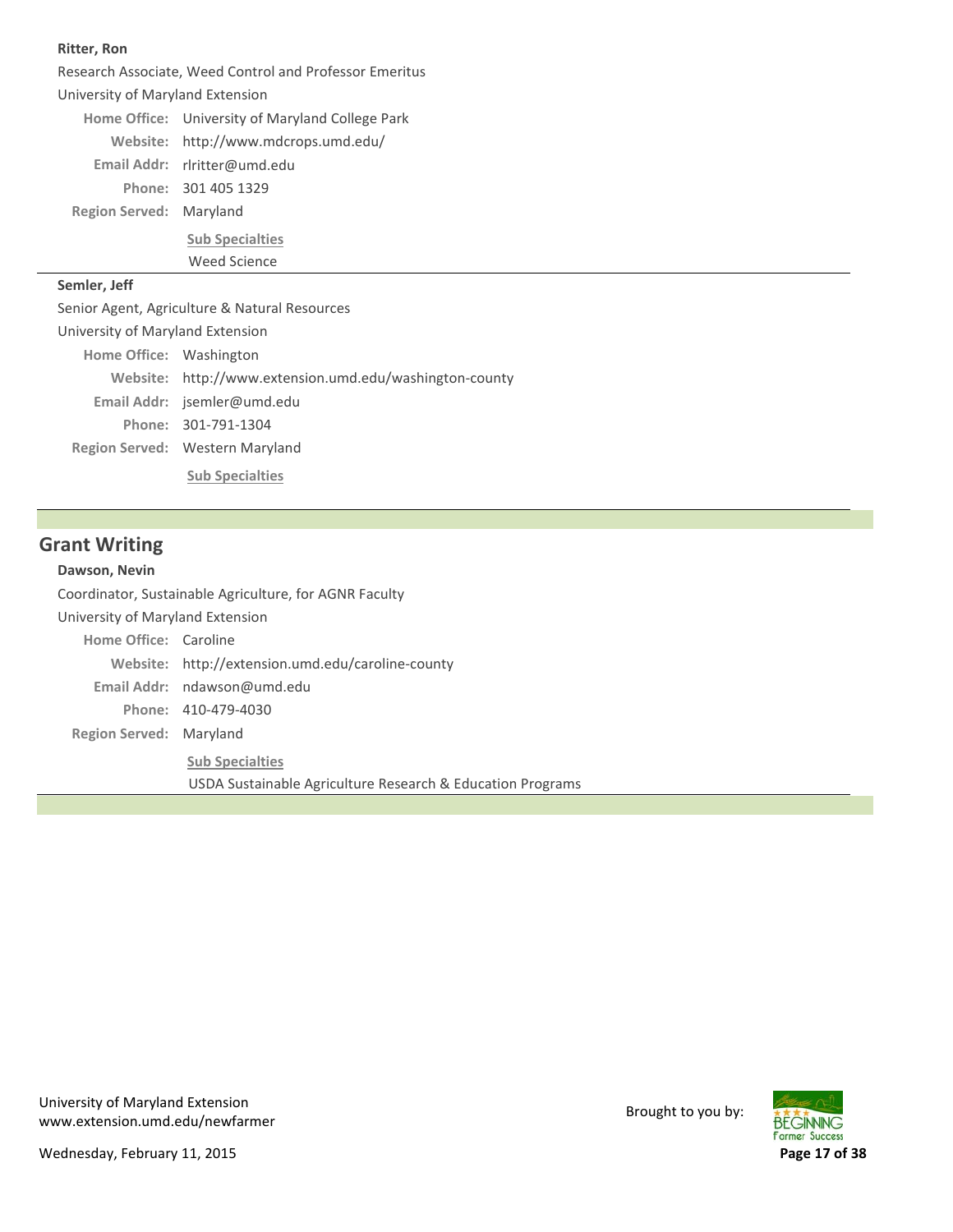# **Green Roof System**

### **Ristvey, Andrew**

Senior Agent Plant Science & Landscape Architecture (PSLA) Senior Agent & Regional Extension Specialist, Commercial Horticulture Wye Research and Education Center (WREC) University of Maryland Extension **Home Office: WREC** http://agresearch.umd.edu/RECs/WREC/index.cfm **Website:** Email Addr: aristvey@umd.edu

410‐827‐8056 **Phone:**

**Region Served: Maryland** 

**Sub Specialties**

Green Roof Media

## **Greenhouse Production**

### **Clement, Dave**

Principal Agent & Extension Specialist, Plant Pathology Home & Garden Information Center (HGIC) University of Maryland Extension Home Office: CMREC http://extension.umd.edu/hgic **Website:** clement@umd.edu **Email Addr:**

**Region Served: Maryland** 410‐531‐5556 **Phone:**

> **Sub Specialties** Diseases

# **High Tunnels**

### **Butler, Bryan**

Principal Agent, Agriculture & Natural Resources

University of Maryland Extension

Home Office: Carroll

Website: http://www.extension.umd.edu/carroll-county

bbutlers@umd.edu **Email Addr:**

410‐386‐2760 **Phone:**

Region Served: Northern Maryland

**Sub Specialties** Season Extension, Brambles, Vegetable Crops

University of Maryland Extension oniversity of waryland Extension<br>www.extension.umd.edu/newfarmer Brought to you by:

**BEGINNING Former Success** 

Wednesday, February 11, 2015 **Page 18 of 38**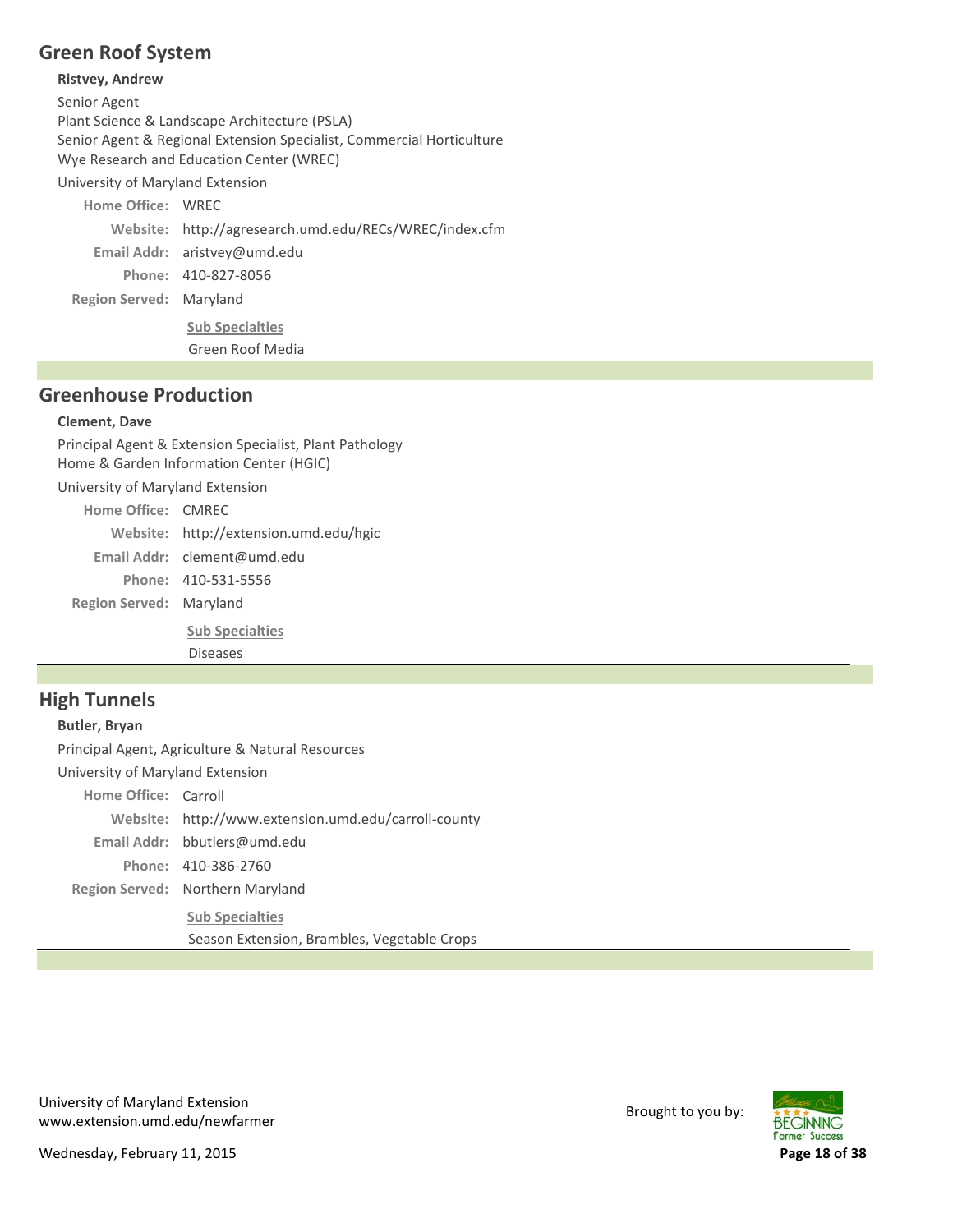# **Horticulture**

### **Behnke, Doris**

| <b>Behnke, Doris</b>                                                                                              |                                                                                            |  |
|-------------------------------------------------------------------------------------------------------------------|--------------------------------------------------------------------------------------------|--|
| Faculty Extension Assistant & Master Gardener Coordinator, Cecil County<br>Maryland Master Gardener Program (MG)  |                                                                                            |  |
| Cecil County                                                                                                      | Faculty Extension Assistant, Agriculture & Natural Resources & Master Gardener Coordinator |  |
| University of Maryland Extension                                                                                  |                                                                                            |  |
| Home Office: Cecil                                                                                                |                                                                                            |  |
|                                                                                                                   | Website: http://extension.umd.edu/cecil-county                                             |  |
|                                                                                                                   | Email Addr: dbehnke@umd.edu                                                                |  |
|                                                                                                                   | Phone: 410 996-5280                                                                        |  |
| Region Served: Upper Shore                                                                                        |                                                                                            |  |
|                                                                                                                   | <b>Sub Specialties</b>                                                                     |  |
|                                                                                                                   | Master Gardener, Wine Grapes                                                               |  |
| <b>Brust, Jerry</b>                                                                                               |                                                                                            |  |
|                                                                                                                   | Senior Agent & Extension Specialist, IPM Vegetables                                        |  |
| University of Maryland Extension                                                                                  |                                                                                            |  |
| Home Office: CMRFC                                                                                                |                                                                                            |  |
|                                                                                                                   | Website: http://extension.umd.edu/mdvegetables                                             |  |
|                                                                                                                   | Email Addr: jbrust@umd.edu                                                                 |  |
|                                                                                                                   | Phone: 301-627-8440                                                                        |  |
| Region Served: Maryland                                                                                           |                                                                                            |  |
|                                                                                                                   | <b>Sub Specialties</b>                                                                     |  |
| <b>Ristvey, Andrew</b>                                                                                            |                                                                                            |  |
| Senior Agent                                                                                                      |                                                                                            |  |
| Plant Science & Landscape Architecture (PSLA)                                                                     |                                                                                            |  |
| Senior Agent & Regional Extension Specialist, Commercial Horticulture<br>Wye Research and Education Center (WREC) |                                                                                            |  |
|                                                                                                                   | University of Maryland Extension                                                           |  |
| Home Office: WREC                                                                                                 |                                                                                            |  |

http://agresearch.umd.edu/RECs/WREC/index.cfm **Website:**

Commercial Horticulture, Greenhouse and Nursery, Fertility,

**Region Served: Maryland** 

Email Addr: aristvey@umd.edu 410‐827‐8056 **Phone:**

**Sub Specialties**

Irrigation

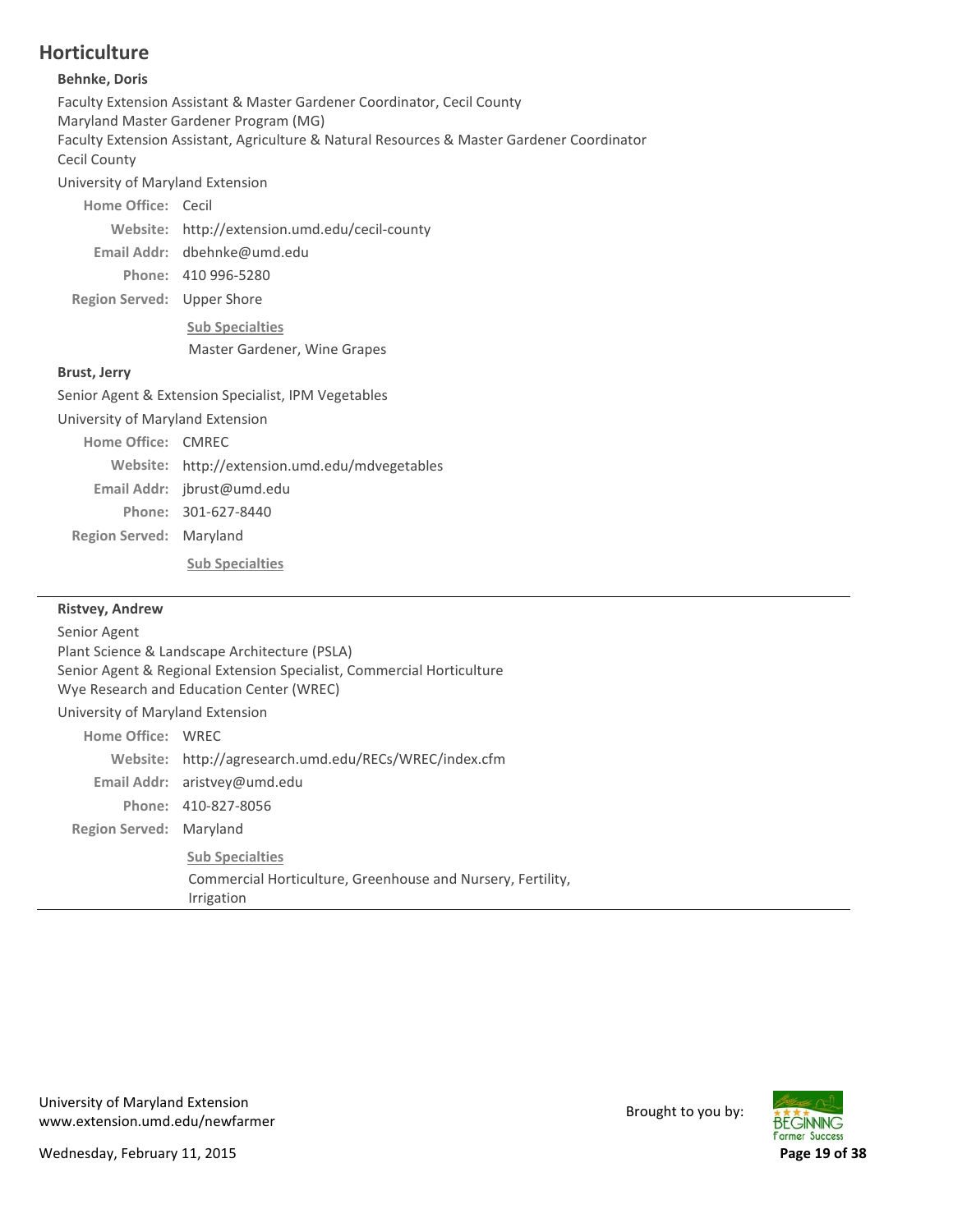#### **Rosenkranz, Ginny**

Faculty Extension Assistant, Commercial Horticulture, Master Gardener Coordinator

University of Maryland Extension

| Home Office: Wicomico      |                                                       |
|----------------------------|-------------------------------------------------------|
|                            | Website: http://www.extension.umd.edu/wicomico-county |
|                            | Email Addr: rosnkrnz@umd.edu                          |
|                            | Phone: 410-749-6141                                   |
| Region Served: Lower Shore |                                                       |
|                            | <b>Sub Specialties</b>                                |
|                            | <b>Commerical Greenhouse and Nursery</b>              |

#### **Schuster, Chuck**

Senior Agent, Agriculture & Natural Resources, Commercial Horticulture

University of Maryland Extension Montgomery **Home Office:**

| Home Utrice: Montgomery |                                                         |
|-------------------------|---------------------------------------------------------|
|                         | Website: http://www.extension.umd.edu/montgomery-county |
|                         | Email Addr: $cfs@umd.edu$                               |
|                         | Phone: 301-590-2807                                     |
|                         | Region Served: Central Maryland                         |
|                         | <b>Sub Specialties</b>                                  |
|                         | Commercial Horticulture, Greenhouse and Nursery, Weed   |

Science

#### **IPM**

#### **Brust, Jerry**

**Region Served: Maryland** Senior Agent & Extension Specialist, IPM Vegetables University of Maryland Extension Home Office: CMREC Website: http://extension.umd.edu/mdvegetables Email Addr: jbrust@umd.edu 301‐627‐8440 **Phone:**

**Sub Specialties**

#### **Gill, Stanton**

Principal Agent & Extension Specialist, Nursery & Greenhouse Management

University of Maryland Extension

**Region Served: Maryland** Home Office: CMREC http://extension.umd.edu/ipm **Website:** sgill@umd.edu **Email Addr:** 410‐596‐9413 **Phone: Sub Specialties** Greenhouse, Nurseries, Landscape Management Companies, Arborists, Commercial Cut Flower Growers

University of Maryland Extension oniversity of waryland Extension<br>www.extension.umd.edu/newfarmer Brought to you by:

Wednesday, February 11, 2015 **Page 20 of 38**

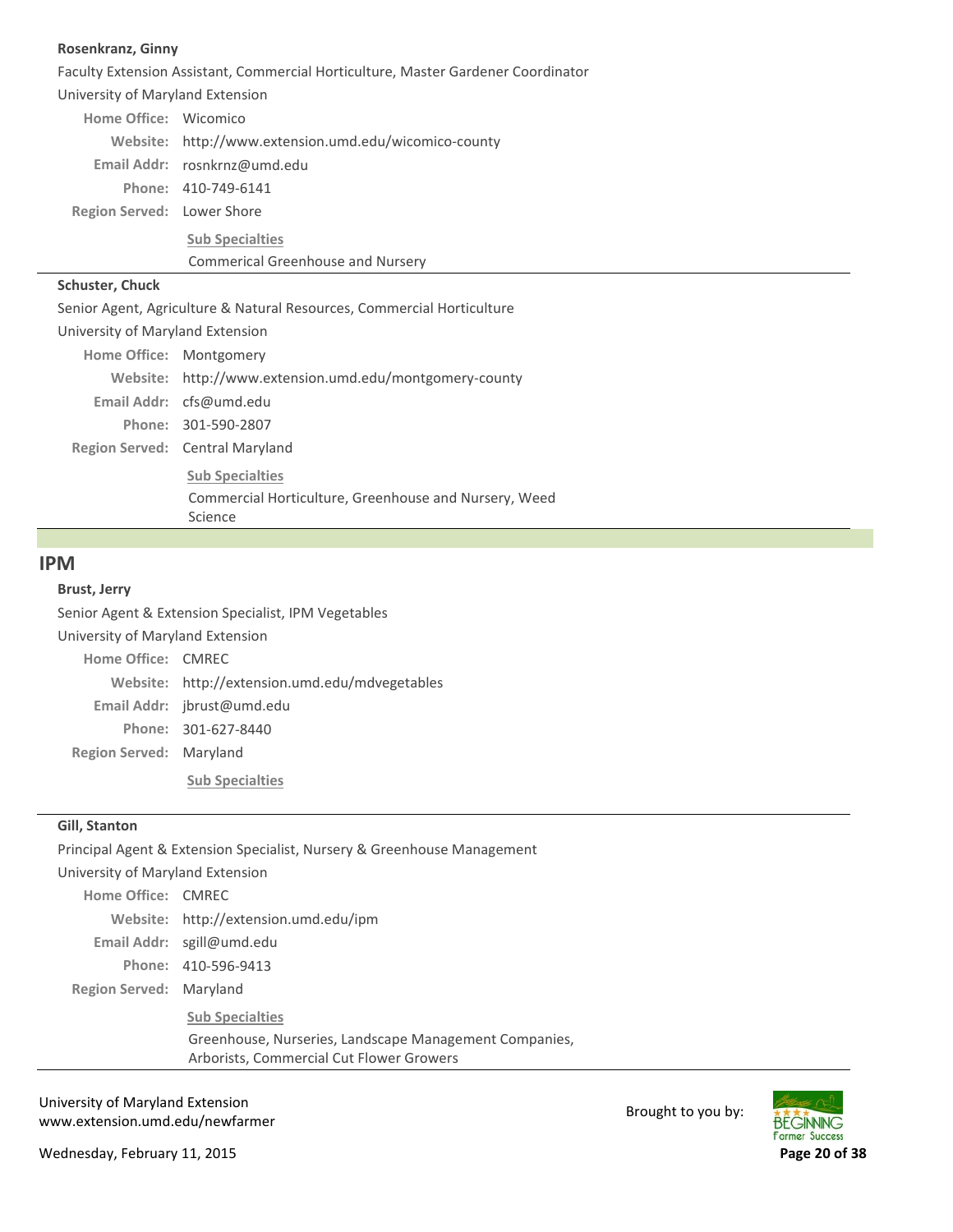#### **Myers, R. David**

Region Served: Southern Maryland Principal Agent, Instructor, and Program Leader ‐ Agriculture UME & AGNR University of Maryland Extension Home Office: Anne Arundel http://www.extension.umd.edu/anne‐arundel‐county **Website:** myersrd@umd.edu **Email Addr:** 410‐222‐3906 **Phone: Sub Specialties** Vegetable, Grain, Fruit

#### **Rosenkranz, Ginny**

Faculty Extension Assistant, Commercial Horticulture, Master Gardener Coordinator

| University of Maryland Extension |                                                       |  |
|----------------------------------|-------------------------------------------------------|--|
| Home Office: Wicomico            |                                                       |  |
|                                  | Website: http://www.extension.umd.edu/wicomico-county |  |
|                                  | Email Addr: rosnkrnz@umd.edu                          |  |
|                                  | Phone: 410-749-6141                                   |  |
| Region Served: Lower Shore       |                                                       |  |
|                                  | <b>Sub Specialties</b>                                |  |
|                                  | <b>Commerical Greenhouse and Nursery</b>              |  |

### **Landscape Management**

#### **MacLachlan, Wanda**

Senior Agent & Area Extension Educator, Agriculture & Natural Resources; Bay‐Wise Program Coordinator & Master Naturalist Program Coordinator

University of Maryland Extension

**Region Served: Maryland** Home Office: CMREC http://agresearch.umd.edu/RECs/CMREC/index.cfm **Website:** Email Addr: wtm@umd.edu 301‐596‐9478 **Phone: Sub Specialties**

University of Maryland Extension oniversity of waryland Extension<br>www.extension.umd.edu/newfarmer Brought to you by:

Wednesday, February 11, 2015 **Page 21 of 38**

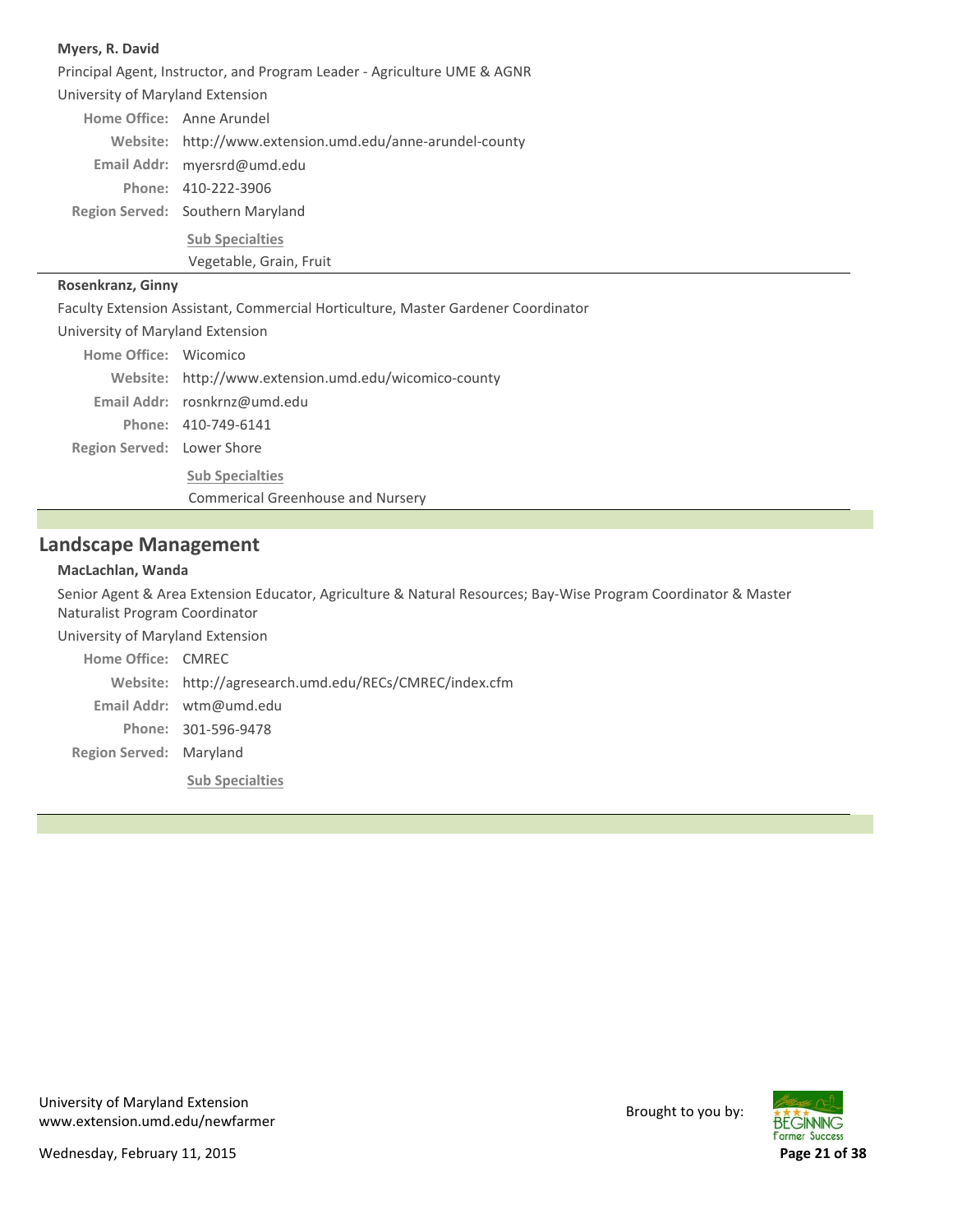# **Landscape Management (Bay‐Wise)**

#### **MacLachlan, Wanda**

Senior Agent & Area Extension Educator, Agriculture & Natural Resources; Bay‐Wise Program Coordinator & Master Naturalist Program Coordinator

University of Maryland Extension

| Home Office: CMREC      |                                                         |
|-------------------------|---------------------------------------------------------|
|                         | Website: http://agresearch.umd.edu/RECs/CMREC/index.cfm |
|                         | Email Addr: $wtm@umd.edu$                               |
|                         | Phone: 301-596-9478                                     |
| Region Served: Maryland |                                                         |
|                         | <b>Sub Specialties</b>                                  |

## **Livestock**

### **Gordon, David**

Faculty Extension Assistant, 4‐H Youth Development/ Agriculture & Natural Resources

University of Maryland Extension

| Home Office: Montgomery |                                                         |
|-------------------------|---------------------------------------------------------|
|                         | Website: http://www.extension.umd.edu/montgomery-county |
|                         | Email Addr: $d$ gordon $3@$ umd.edu                     |
|                         | Phone: 301-590-2813                                     |
|                         | Region Served: Central Maryland                         |
|                         | <b>Sub Specialties</b>                                  |
|                         | 4-H Youth projects, Ag Sploration, Pasture Management   |

### **Lantz, Willie**

Senior Agent, Agriculture & Natural Resources

University of Maryland Extension

Home Office: Garrett

http://www.extension.umd.edu/garrett‐county **Website:**

wlantz@umd.edu **Email Addr:**

301‐334‐6960 **Phone:**

Region Served: Western Maryland

**Sub Specialties**

Beef, General Dairy, Goats

### **Meagher BhaduriHauck, Sara**

Faculty Extension Assistant, Agriculture & Natural Resources

University of Maryland Extension

Region Served: Northern Maryland Home Office: Harford Website: http://extension.umd.edu/harford-county sbh@umd.edu **Email Addr:** (410) 638‐3255 **Phone: Sub Specialties** Small Farms

University of Maryland Extension www.extension.umd.edu/newfarmer Brought to you by:

Wednesday, February 11, 2015 **Page 22 of 38**

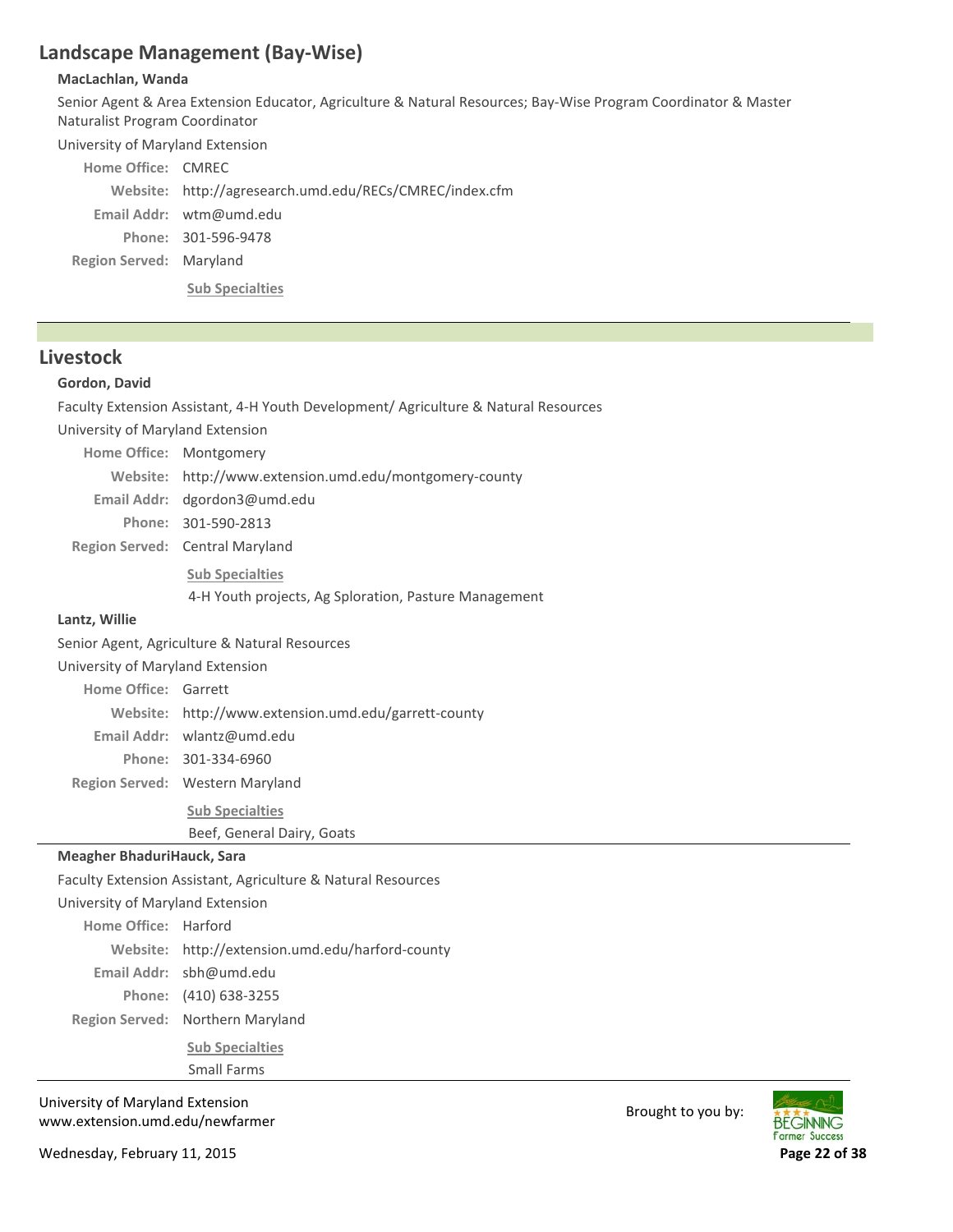#### **Myers, R. David**

Region Served: Southern Maryland Principal Agent, Instructor, and Program Leader ‐ Agriculture UME & AGNR University of Maryland Extension Home Office: Anne Arundel http://www.extension.umd.edu/anne‐arundel‐county **Website:** myersrd@umd.edu **Email Addr:** 410‐222‐3906 **Phone: Sub Specialties** Ducks, Small Scale General

## **Livestock Marketing**

### **Schoenian, Susan**

**Region Served: Maryland** Principal Agent & Extension Specialist, Sheep & Goat University of Maryland Extension Home Office: WMREC Website: https://extension.umd.edu/sheep-goats sschoen@umd.edu **Email Addr:** 301‐432‐2767 **Phone: Sub Specialties**

## **Livestock Production**

#### **Schoenian, Susan**

**Region Served: Maryland** Principal Agent & Extension Specialist, Sheep & Goat University of Maryland Extension Home Office: WMREC Website: https://extension.umd.edu/sheep-goats sschoen@umd.edu **Email Addr:** 301‐432‐2767 **Phone: Sub Specialties**



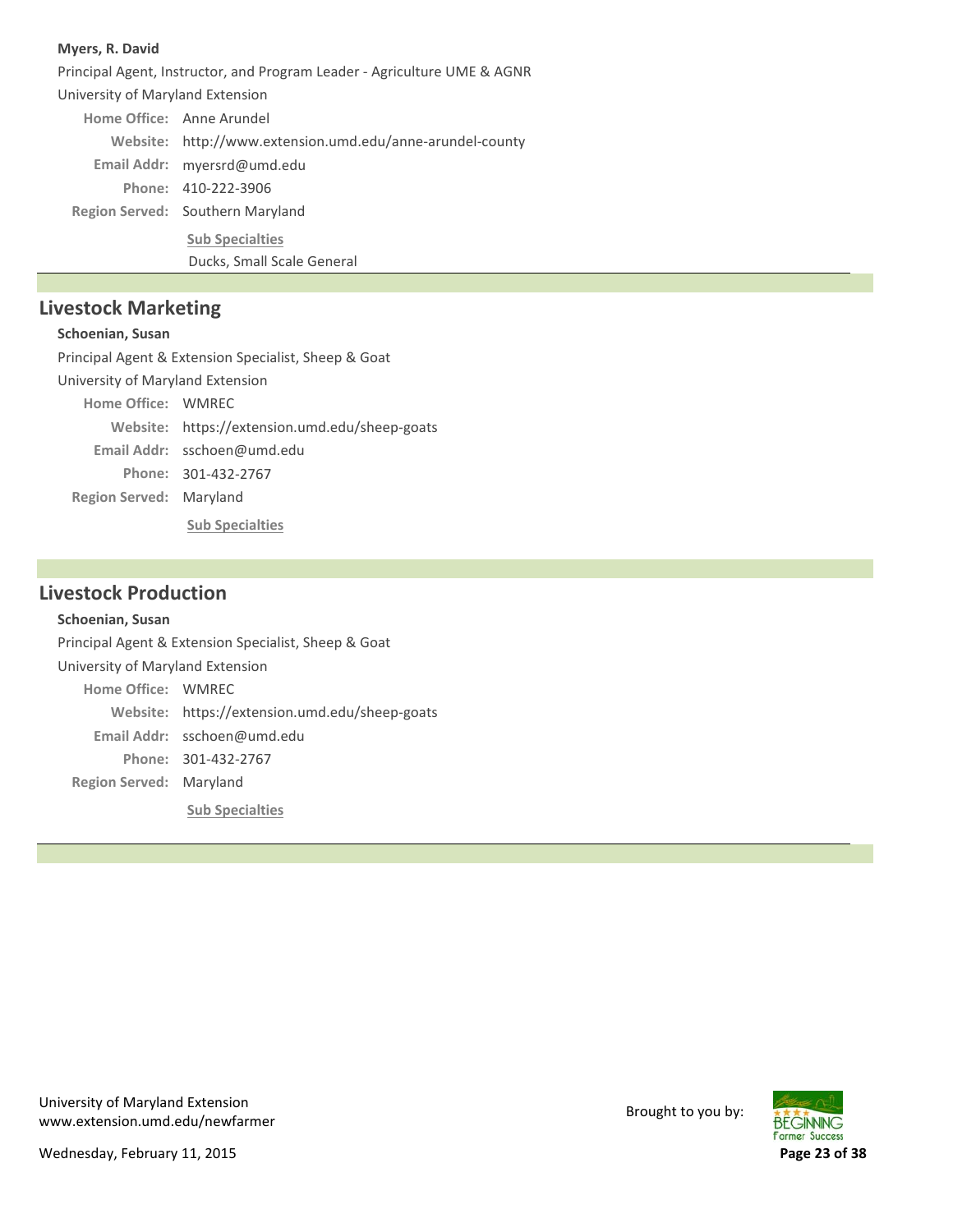# **Logging**

### **Dawson, Nevin**

Coordinator, Sustainable Agriculture, for AGNR Faculty

University of Maryland Extension

Home Office: Caroline

Website: http://extension.umd.edu/caroline-county Email Addr: ndawson@umd.edu

410‐479‐4030 **Phone:**

**Region Served: Maryland** 

**Sub Specialties**

## **Marketing**

### **Dill, Shannon**

Principal Agent, Agriculture & Natural Resources

University of Maryland Extension

Home Office: Talbot

http://www.extension.umd.edu/talbot‐county **Website:**

sdill@umd.edu **Email Addr:**

410‐822‐1244 **Phone:**

Region Served: Upper Shore

**Sub Specialties**

Grain Marketing, Annie's Project

### **Myers, Ginger**

Associate Agent & Extension Specialist, Marketing

University of Maryland Extension

**Home Office: WMREC** 

http://www.extension.umd.edu/mredc **Website:**

gsmyers@umd.edu **Email Addr:**

301‐432‐2767 **Phone:**

**Region Served: Maryland** 

**Sub Specialties** Direct Marketing

#### **Rhodes, Jennifer**

Region Served: Upper Shore Senior Agent, Agriculture & Natural Resources University of Maryland Extension Home Office: Queen Annes http://www.extension.umd.edu/queen‐annes‐county **Website:** Email Addr: jrhodes@umd.edu 410‐758‐0166 **Phone: Sub Specialties** Grain Marketing, Annie's Project

University of Maryland Extension oniversity of waryland Extension<br>www.extension.umd.edu/newfarmer Brought to you by:

Wednesday, February 11, 2015 **Page 24 of 38**

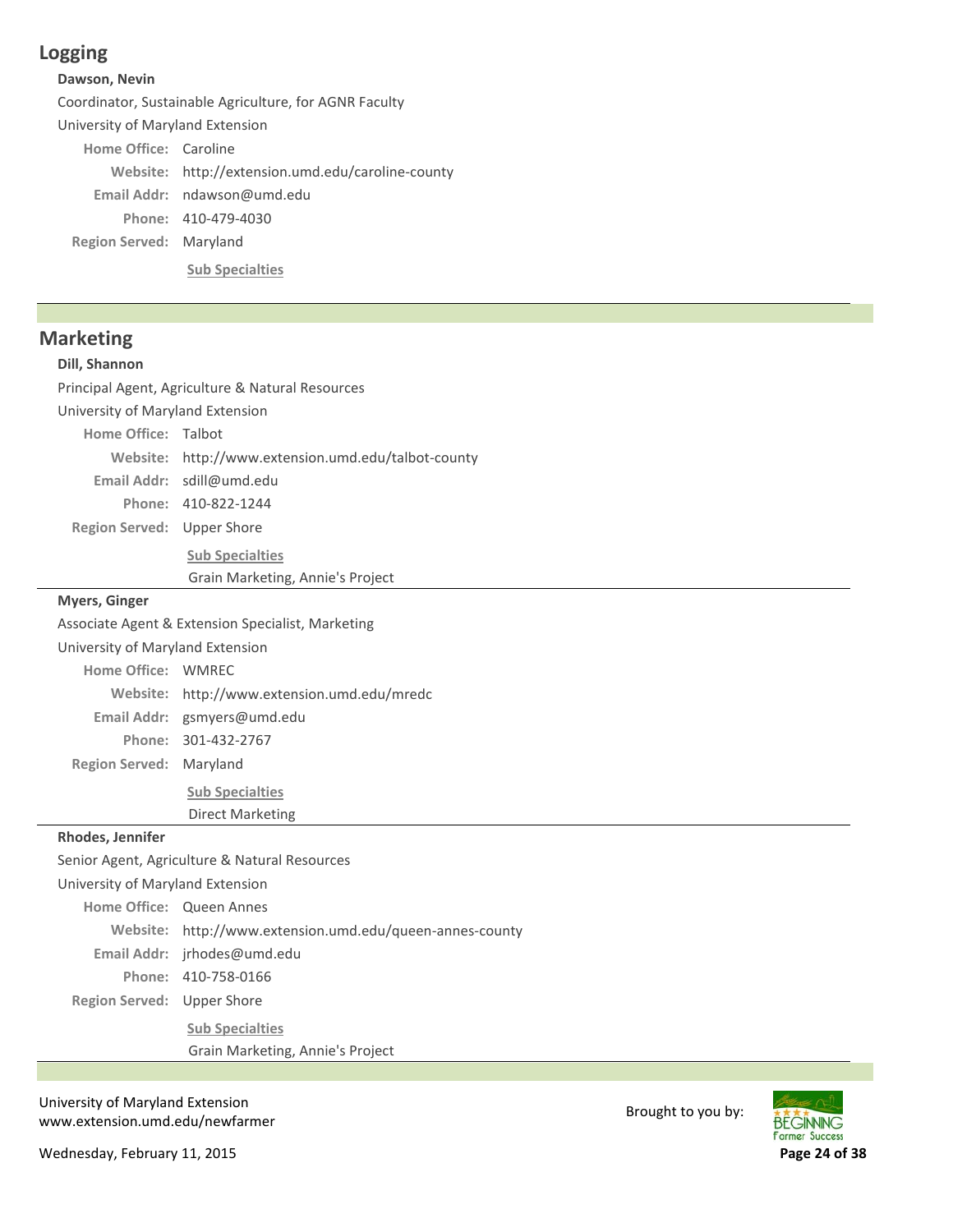# **Master Gardener Program**

## **Reed, Herbert**

| nccu, licinci l                       |                                                                                                                               |  |
|---------------------------------------|-------------------------------------------------------------------------------------------------------------------------------|--|
|                                       | Senior Agent & Master Gardener Coordinator, Calvert County                                                                    |  |
|                                       | Maryland Master Gardener Program (MG)<br>Senior Agent, Agriculture & Natural Resources & Master Gardener Coordinator          |  |
| Calvert County                        |                                                                                                                               |  |
| University of Maryland Extension      |                                                                                                                               |  |
| Home Office: Calvert                  |                                                                                                                               |  |
|                                       | Website: http://www.extension.umd.edu/calvert-county                                                                          |  |
|                                       | Email Addr: hreed@umd.edu                                                                                                     |  |
|                                       | Phone: 301-855-1150                                                                                                           |  |
|                                       | Region Served: Southern Maryland                                                                                              |  |
|                                       | <b>Sub Specialties</b>                                                                                                        |  |
|                                       | IPM, Entomology, MG Coordinator for Calvert                                                                                   |  |
| Rosenkranz, Ginny                     |                                                                                                                               |  |
|                                       | Faculty Extension Assistant, Commercial Horticulture, Master Gardener Coordinator                                             |  |
| University of Maryland Extension      |                                                                                                                               |  |
| Home Office: Wicomico                 |                                                                                                                               |  |
|                                       | Website: http://www.extension.umd.edu/wicomico-county                                                                         |  |
|                                       | Email Addr: rosnkrnz@umd.edu                                                                                                  |  |
|                                       | Phone: 410-749-6141                                                                                                           |  |
| Region Served: Lower Shore            |                                                                                                                               |  |
|                                       | <b>Sub Specialties</b>                                                                                                        |  |
|                                       | Landscape Design, Plant Selection                                                                                             |  |
| Traunfeld, Jonathan                   |                                                                                                                               |  |
|                                       | Principal Agent & State Master Gardener Coordinator & Director, HGIC & Extension Specialist                                   |  |
| Maryland Master Gardener Program (MG) |                                                                                                                               |  |
|                                       | Principal Agent & Director & State Master Gardener Coordinator & Extension Specialist<br>Home & Garden Information Center (HG |  |
| University of Maryland Extension      |                                                                                                                               |  |
| Home Office: CMREC                    |                                                                                                                               |  |
|                                       | Website: http://extension.umd.edu/hgic                                                                                        |  |
|                                       | Email Addr: jont@umd.edu                                                                                                      |  |
|                                       | Phone: 410-531-5556                                                                                                           |  |
| Region Served: Maryland               |                                                                                                                               |  |
|                                       |                                                                                                                               |  |

**Sub Specialties** State Coordinator

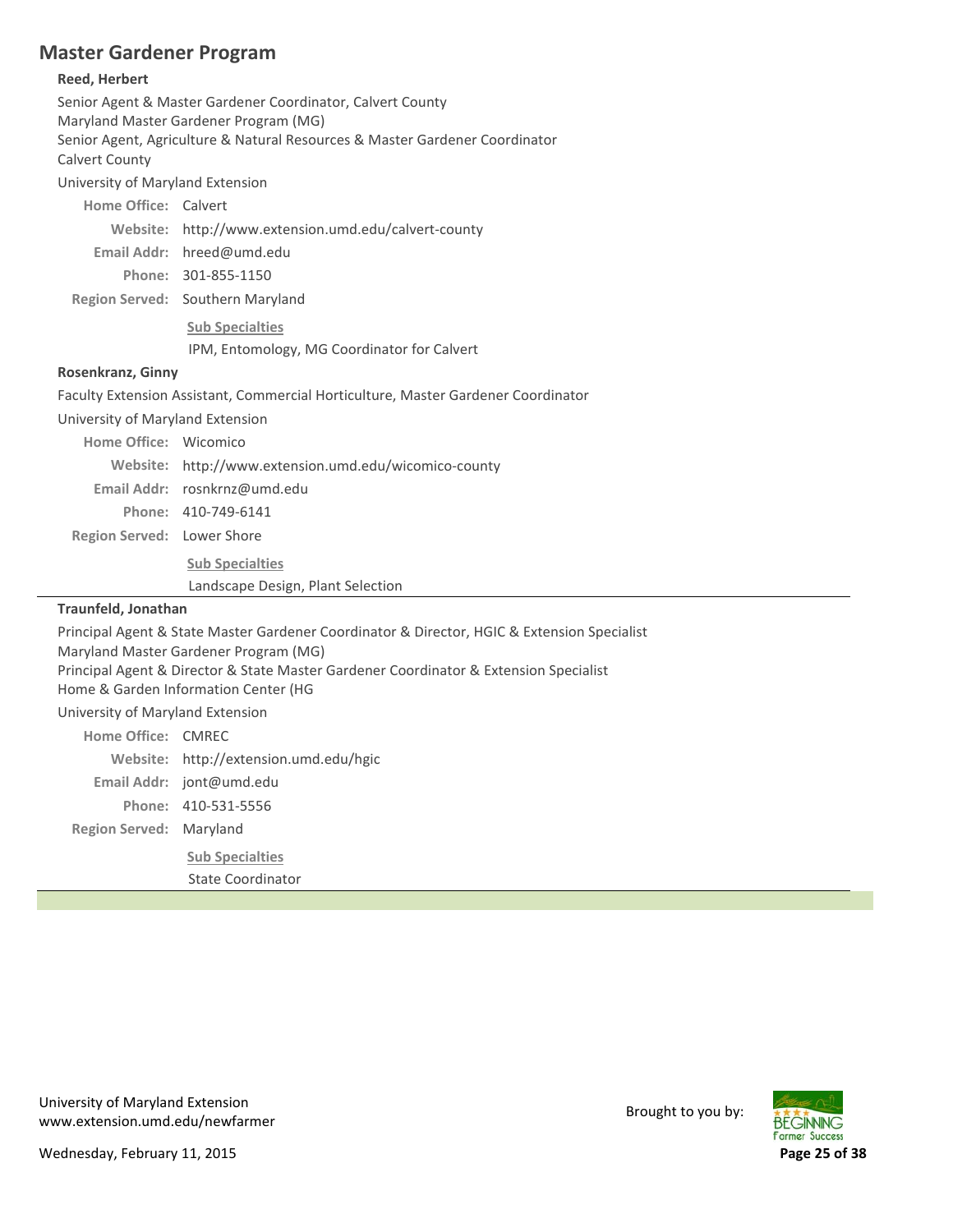# **Natural Resource Income Enterprises**

### **Kays, Jonathan**

Affiliate Principal Agent Plant Science & Landscape Architecture (PSLA) Principal Agent & Regional Extension Specialist, Natural Resources Western Maryland Research and Education Center (WMREC)

University of Maryland Extension

**Region Served: Maryland Home Office: WMREC** http://extension.umd.edu/forest‐steward/natural‐resources **Website:** Email Addr: jkays@umd.edu 301‐432‐2767 **Phone: Sub Specialties** Mushroom, Hunting Leases

## **Nursery Production**

### **Clement, Dave**

Principal Agent & Extension Specialist, Plant Pathology Home & Garden Information Center (HGIC) University of Maryland Extension

| Home Office: CMRFC      |                                        |
|-------------------------|----------------------------------------|
|                         | Website: http://extension.umd.edu/hgic |
|                         | Email Addr: clement@umd.edu            |
|                         | Phone: 410-531-5556                    |
| Region Served: Maryland |                                        |
|                         | <b>Sub Specialties</b>                 |
|                         | <b>Diseases</b>                        |

### **Lea‐Cox, John**

**Region Served: Maryland** Professor & Extension Specialist, Nursery Research University of Maryland Extension Home Office: University of Maryland College Park Website: http://www.psla.umd.edu/faculty/lea-cox/ Email Addr: jlc@umd.edu 301‐405‐4323 **Phone: Sub Specialties** Fertility, Nutrient Management, Water and Irrigation Systems

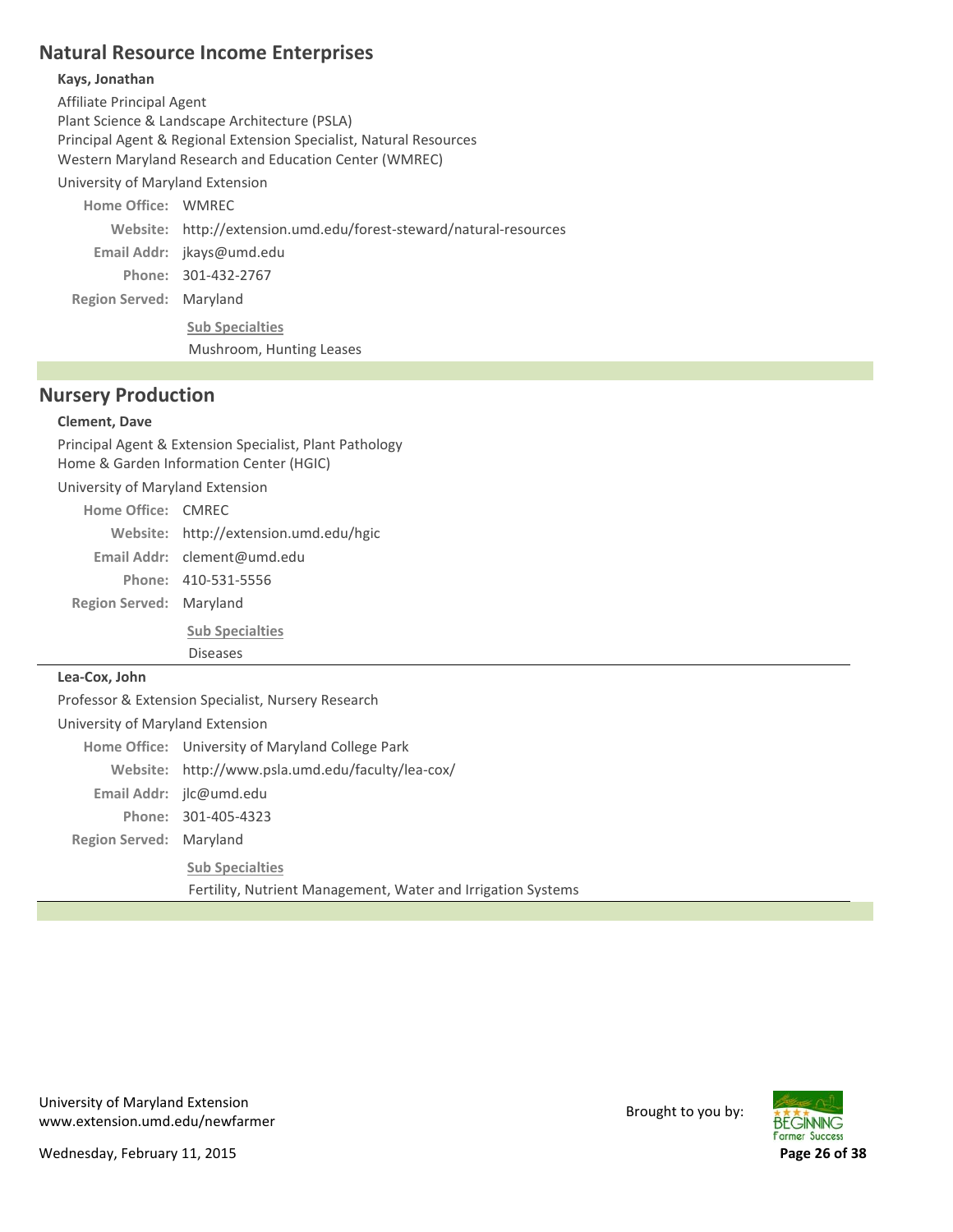# **Organic**

### **Traunfeld, Jonathan**

Principal Agent & State Master Gardener Coordinator & Director, HGIC & Extension Specialist Maryland Master Gardener Program (MG) Principal Agent & Director & State Master Gardener Coordinator & Extension Specialist Home & Garden Information Center (HG

University of Maryland Extension

**Region Served: Maryland** Home Office: CMREC http://extension.umd.edu/hgic **Website:** Email Addr: jont@umd.edu 410‐531‐5556 **Phone: Sub Specialties** Home and Community Focus

## **Poultry**

### **Flores, Jessie**

Faculty Extension Assistant, Agriculture & Natural Resources

University of Maryland Extension Home Office: Worcester

Website: http://www.extension.umd.edu/worcester-county

jflores@umd.edu **Email Addr:** 410‐632‐1972 **Phone:**

Region Served: Lower Shore

**Sub Specialties**

Small Flock Health

### **Johnson, Dale**

Principal Agent & Regional Extension Specialist, Farm Management Agricultural & Resource Economics (AREC) Principal Agent & Extension Specialist, Farm Management Western Maryland Research and Education Center (WMREC)

## University of Maryland Extension

| Home Office: WMREC      |                                                         |
|-------------------------|---------------------------------------------------------|
|                         | Website: http://extension.umd.edu/wmrec/farm-management |
|                         | Email Addr: $dm \omega$ umd.edu                         |
|                         | Phone: 301-432-2767                                     |
| Region Served: Maryland |                                                         |
|                         | <b>Sub Specialties</b>                                  |
|                         | Home Flock Poultry Production                           |

University of Maryland Extension oniversity of waryland Extension<br>www.extension.umd.edu/newfarmer Brought to you by:

Wednesday, February 11, 2015 **Page 27 of 38**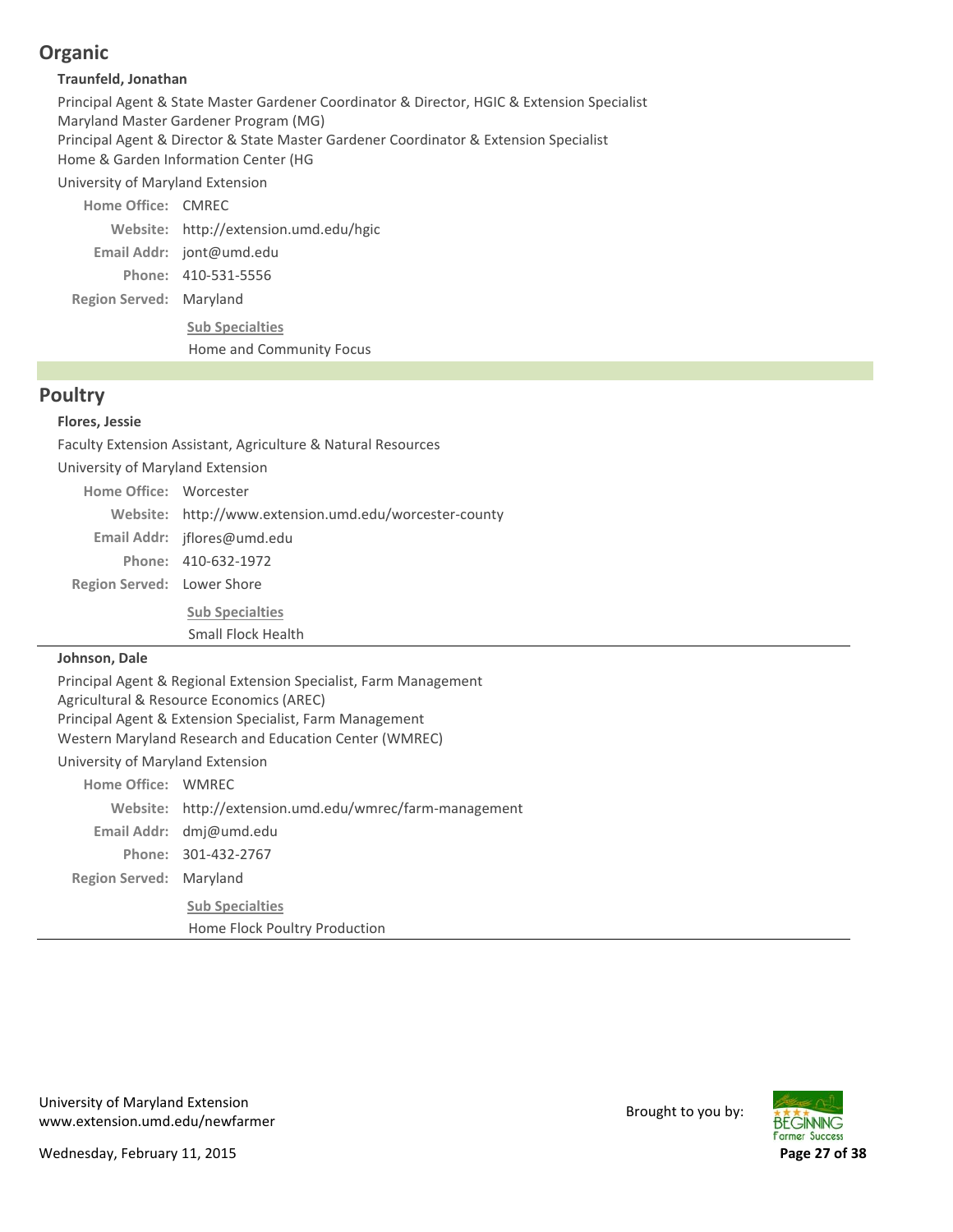| Moyle, Jon                       |                                                            |  |  |
|----------------------------------|------------------------------------------------------------|--|--|
|                                  | Agent & Extension Specialist, Poultry                      |  |  |
|                                  | University of Maryland Extension                           |  |  |
| Home Office: LESREC              |                                                            |  |  |
|                                  | Website: http://extension.umd.edu/poultry                  |  |  |
|                                  | Email Addr: jmoyle@umd.edu                                 |  |  |
|                                  | Phone: 410-742-1178                                        |  |  |
| Region Served: Maryland          |                                                            |  |  |
|                                  | <b>Sub Specialties</b>                                     |  |  |
|                                  | <b>Commercial and Home Flock</b>                           |  |  |
| Rhodes, Jennifer                 |                                                            |  |  |
|                                  | Senior Agent, Agriculture & Natural Resources              |  |  |
| University of Maryland Extension |                                                            |  |  |
|                                  | Home Office: Queen Annes                                   |  |  |
|                                  | Website: http://www.extension.umd.edu/queen-annes-county   |  |  |
|                                  | Email Addr: jrhodes@umd.edu                                |  |  |
|                                  | Phone: 410-758-0166                                        |  |  |
| Region Served: Upper Shore       |                                                            |  |  |
|                                  | <b>Sub Specialties</b>                                     |  |  |
|                                  | Commercial Poultry Production, home Chicken Flocks         |  |  |
| <b>Tablante, Nate</b>            |                                                            |  |  |
|                                  | Associate Professor & Extension Specialist, Poultry Health |  |  |
| University of Maryland Extension |                                                            |  |  |
|                                  | Home Office: University of Maryland College Park           |  |  |
|                                  | Website: http://www.extension.umd.edu/poultry              |  |  |
|                                  | Email Addr: nlt@umd.edu                                    |  |  |
|                                  | Phone: 301 314-6810                                        |  |  |
| Region Served: Maryland          |                                                            |  |  |
|                                  | <b>Sub Specialties</b>                                     |  |  |

# **Sheep & Goat Marketing**

 $\overline{a}$ 

| Escobar, Nelson                  |                                                   |  |
|----------------------------------|---------------------------------------------------|--|
| Assistant Professor              |                                                   |  |
| University of Maryland Extension |                                                   |  |
|                                  | Home Office: University of Maryland Eastern Shore |  |
|                                  | Website: http://www.umes.edu/default.aspx         |  |
|                                  | Email Addr: enescobar@umes.edu                    |  |
|                                  | Phone: 410-651-7930                               |  |
| Region Served: Maryland          |                                                   |  |
|                                  | <b>Sub Specialties</b>                            |  |

University of Maryland Extension University of Maryland Extension<br>www.extension.umd.edu/newfarmer Brought to you by:

Wednesday, February 11, 2015 **Page 28 of 38**

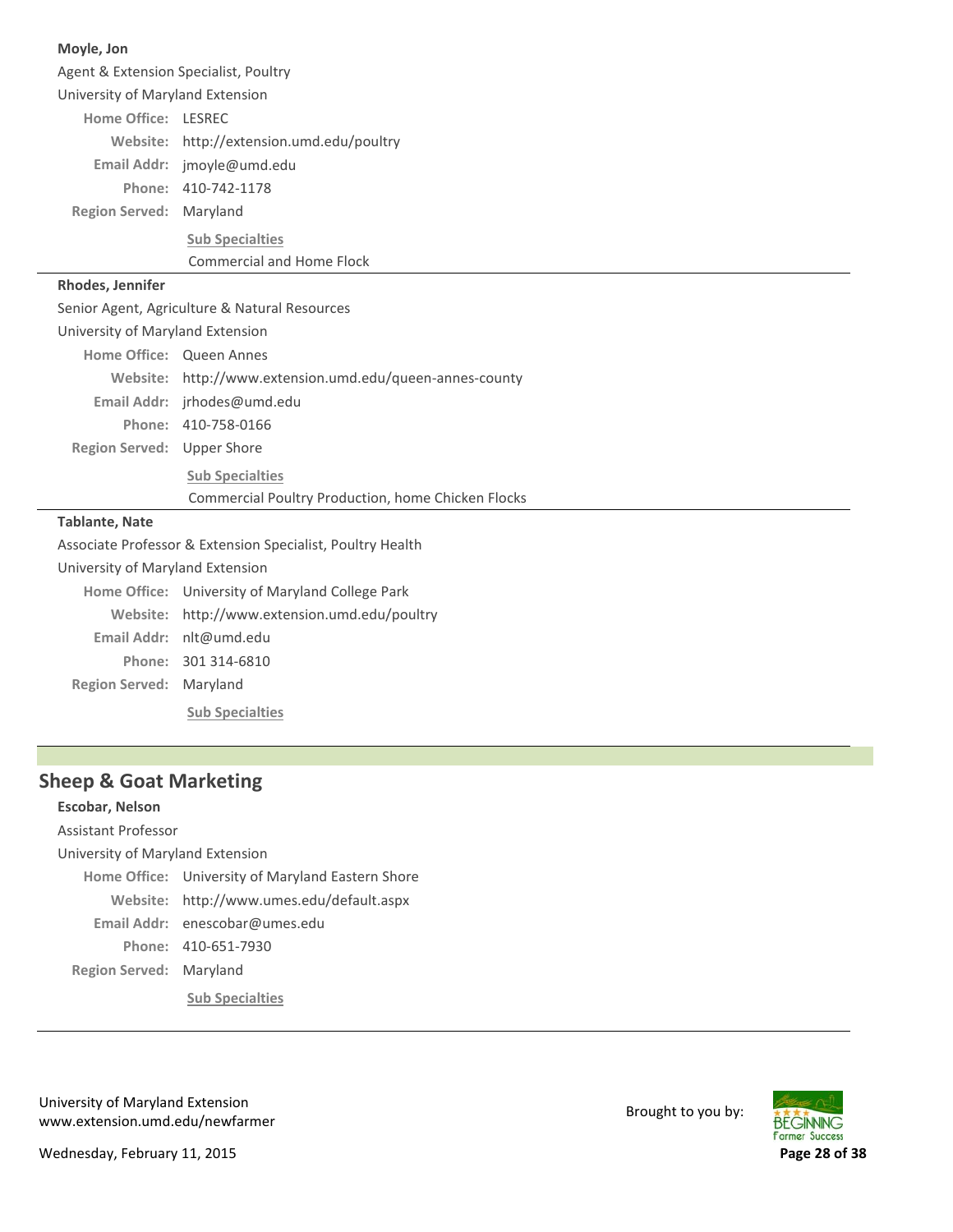#### **Schoenian, Susan**

**Region Served: Maryland** Principal Agent & Extension Specialist, Sheep & Goat University of Maryland Extension Home Office: WMREC Website: https://extension.umd.edu/sheep-goats sschoen@umd.edu **Email Addr:** 301‐432‐2767 **Phone: Sub Specialties**

## **Sheet & Goat Production**

### **Schoenian, Susan**

**Region Served: Maryland** Principal Agent & Extension Specialist, Sheep & Goat University of Maryland Extension Home Office: WMREC Website: https://extension.umd.edu/sheep-goats sschoen@umd.edu **Email Addr:** 301‐432‐2767 **Phone:**

**Sub Specialties**

### **Small Fruit**

#### **Beale, Benjamin**

Senior Agent, Agriculture & Natural Resources

University of Maryland Extension

| Home Office: St. Mary's |                                                       |
|-------------------------|-------------------------------------------------------|
|                         | Website: http://www.extension.umd.edu/st-marys-county |
|                         | Email Addr: bbeale@umd.edu                            |
|                         | Phone: 301-475-4484                                   |
|                         | Region Served: Southern Maryland                      |

**Sub Specialties** Grape‐Variety, disease management. Blueberry southern culture

#### **Butler, Bryan**

Principal Agent, Agriculture & Natural Resources

University of Maryland Extension

**Home Office: Carroll** 

http://www.extension.umd.edu/carroll‐county **Website:**

bbutlers@umd.edu **Email Addr:**

410‐386‐2760 **Phone:**

Region Served: Northern Maryland

**Sub Specialties**

University of Maryland Extension oniversity of waryland Extension<br>www.extension.umd.edu/newfarmer Brought to you by:

Wednesday, February 11, 2015 **Page 29 of 38**

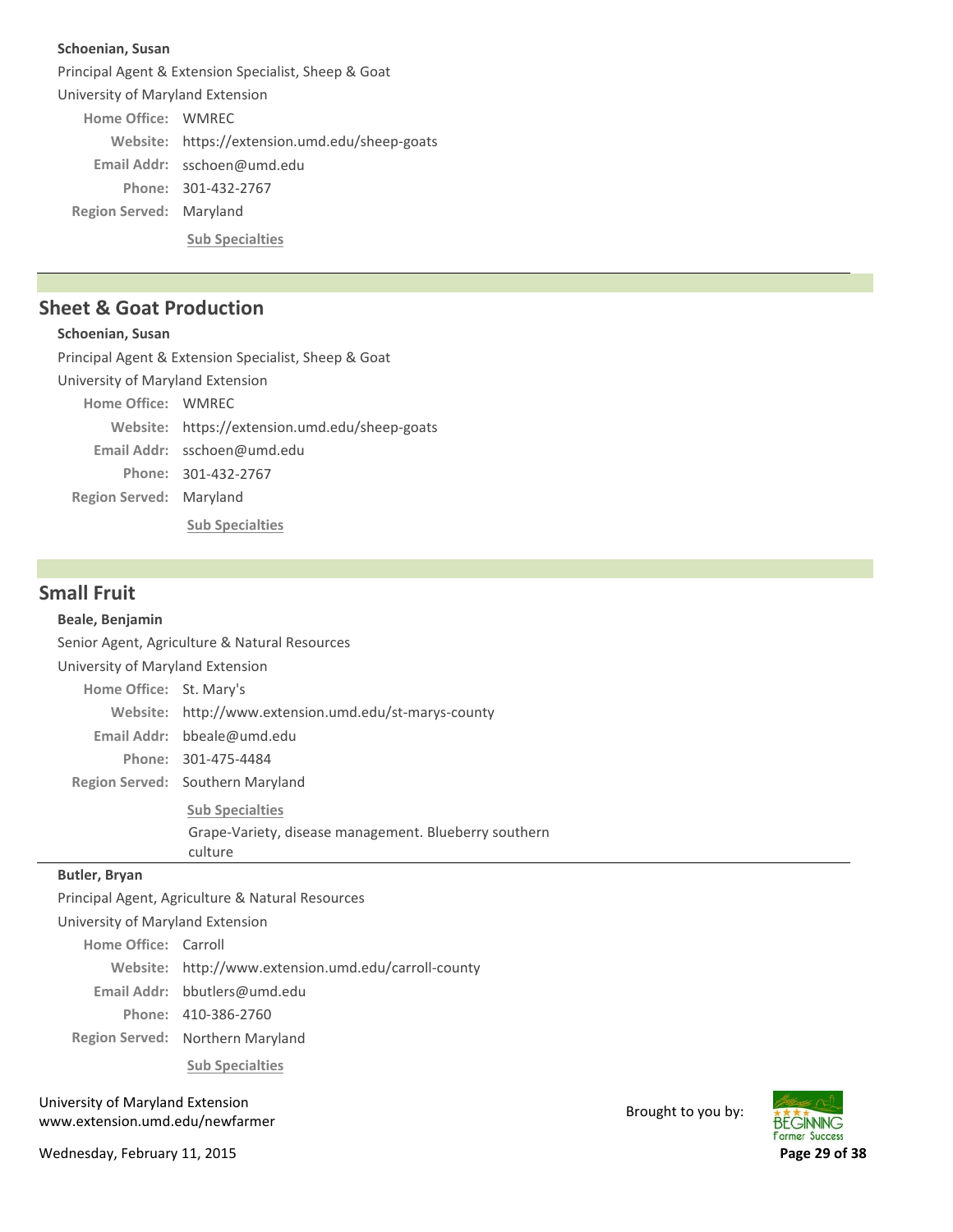#### **Fiola, Joe**

Principal Agent & Regional Extension Specialist, Viticulture & Small Fruit, & Unit Coordinator

University of Maryland Extension

| Home Office: WMRFC                                      |                                                              |
|---------------------------------------------------------|--------------------------------------------------------------|
|                                                         | Website: www.extension.umd.edu/smallfruit                    |
|                                                         | Email Addr: $ifiola@umd.edu$                                 |
|                                                         | Phone: 301-432-2767                                          |
| Region Served: Maryland                                 |                                                              |
|                                                         | <b>Sub Specialties</b>                                       |
|                                                         | Culture and Management of Raspberries, Blackberries,         |
|                                                         | Strawberries, Blueberries; Variety Recommendations, HortTech |
|                                                         | Newsletter                                                   |
| $\sim$ $\sim$ $\sim$ $\sim$ $\sim$ $\sim$ $\sim$ $\sim$ |                                                              |

#### **Lantz, Willie**

Senior Agent, Agriculture & Natural Resources

University of Maryland Extension

| Home Office: Garrett |                                                      |
|----------------------|------------------------------------------------------|
|                      | Website: http://www.extension.umd.edu/garrett-county |
|                      | Email Addr: wlantz@umd.edu                           |
|                      | Phone: 301-334-6960                                  |
|                      | Region Served: Western Maryland                      |
|                      | <b>Sub Specialties</b>                               |

Brambles, High Tunnell, Strawberries

#### **Newell, Michael**

Faculty Research Assistant & Program Manager, Horticultural Crops

University of Maryland Extension

Home Office: WREC

http://agresearch.umd.edu/RECs/WREC/index.cfm **Website:**

Email Addr: mnewell@umd.edu

410‐827‐7388 **Phone:**

**Region Served: Maryland** 

**Sub Specialties** Strawberry, Grape

#### **Reed, Herbert**

Senior Agent & Master Gardener Coordinator, Calvert County Maryland Master Gardener Program (MG) Senior Agent, Agriculture & Natural Resources & Master Gardener Coordinator Calvert County

University of Maryland Extension

Home Office: Calvert

http://www.extension.umd.edu/calvert‐county **Website:**

Email Addr: hreed@umd.edu

301‐855‐1150 **Phone:**

Region Served: Southern Maryland

**Sub Specialties**

University of Maryland Extension oniversity of waryland Extension<br>www.extension.umd.edu/newfarmer Brought to you by:

Wednesday, February 11, 2015 **Page 30 of 38**

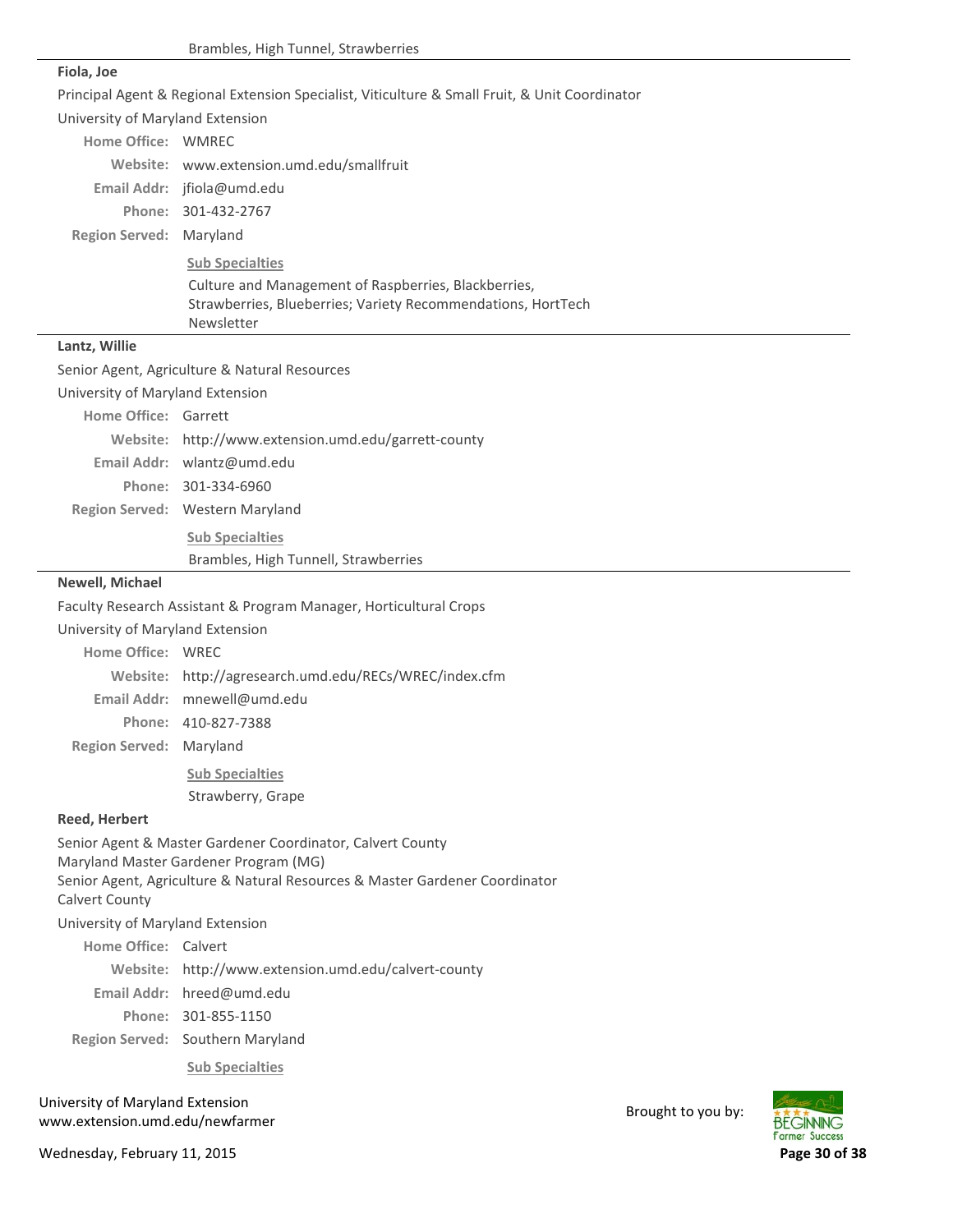### **Small Ruminant**

#### **Semler, Jeff**

Senior Agent, Agriculture & Natural Resources University of Maryland Extension Home Office: Washington

Website: http://www.extension.umd.edu/washington-county

jsemler@umd.edu **Email Addr:**

301‐791‐1304 **Phone:**

Region Served: Western Maryland

**Sub Specialties**

Goats

## **Soil Health**

#### **Dawson, Nevin**

Coordinator, Sustainable Agriculture, for AGNR Faculty University of Maryland Extension

**Region Served: Maryland** Home Office: Caroline Website: http://extension.umd.edu/caroline-county Email Addr: ndawson@umd.edu 410‐479‐4030 **Phone:**

**Sub Specialties**

## **Sustainable Agriculture**

### **Dawson, Nevin**

**Region Served: Maryland** Coordinator, Sustainable Agriculture, for AGNR Faculty University of Maryland Extension Home Office: Caroline Website: http://extension.umd.edu/caroline-county Email Addr: ndawson@umd.edu 410‐479‐4030 **Phone: Sub Specialties**

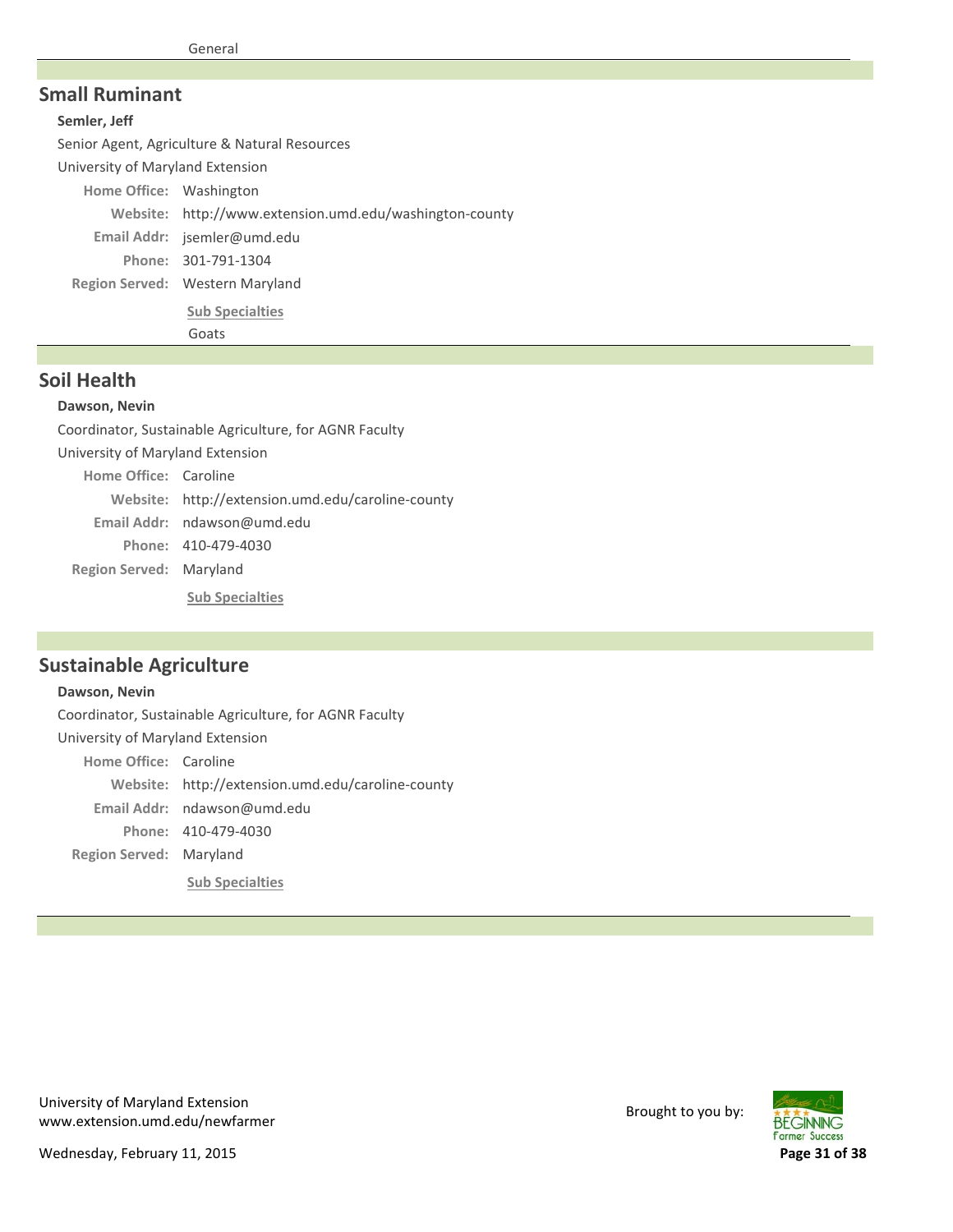# **Sustainable Systems**

#### **Brust, Jerry**

Senior Agent & Extension Specialist, IPM Vegetables

University of Maryland Extension

Home Office: CMREC

**Region Served: Maryland** Website: http://extension.umd.edu/mdvegetables Email Addr: jbrust@umd.edu 301‐627‐8440 **Phone: Sub Specialties**

#### **Reed, Herbert**

Region Served: Southern Maryland Senior Agent & Master Gardener Coordinator, Calvert County Maryland Master Gardener Program (MG) Senior Agent, Agriculture & Natural Resources & Master Gardener Coordinator Calvert County University of Maryland Extension Home Office: Calvert http://www.extension.umd.edu/calvert‐county **Website:** Email Addr: hreed@umd.edu 301‐855‐1150 **Phone: Sub Specialties** Open Pollinated Corn

# **Tillage ‐ Reduced/Conservation**

### **Dawson, Nevin**

**Region Served: Maryland** Coordinator, Sustainable Agriculture, for AGNR Faculty University of Maryland Extension Home Office: Caroline http://extension.umd.edu/caroline‐county **Website:** Email Addr: ndawson@umd.edu 410‐479‐4030 **Phone: Sub Specialties**



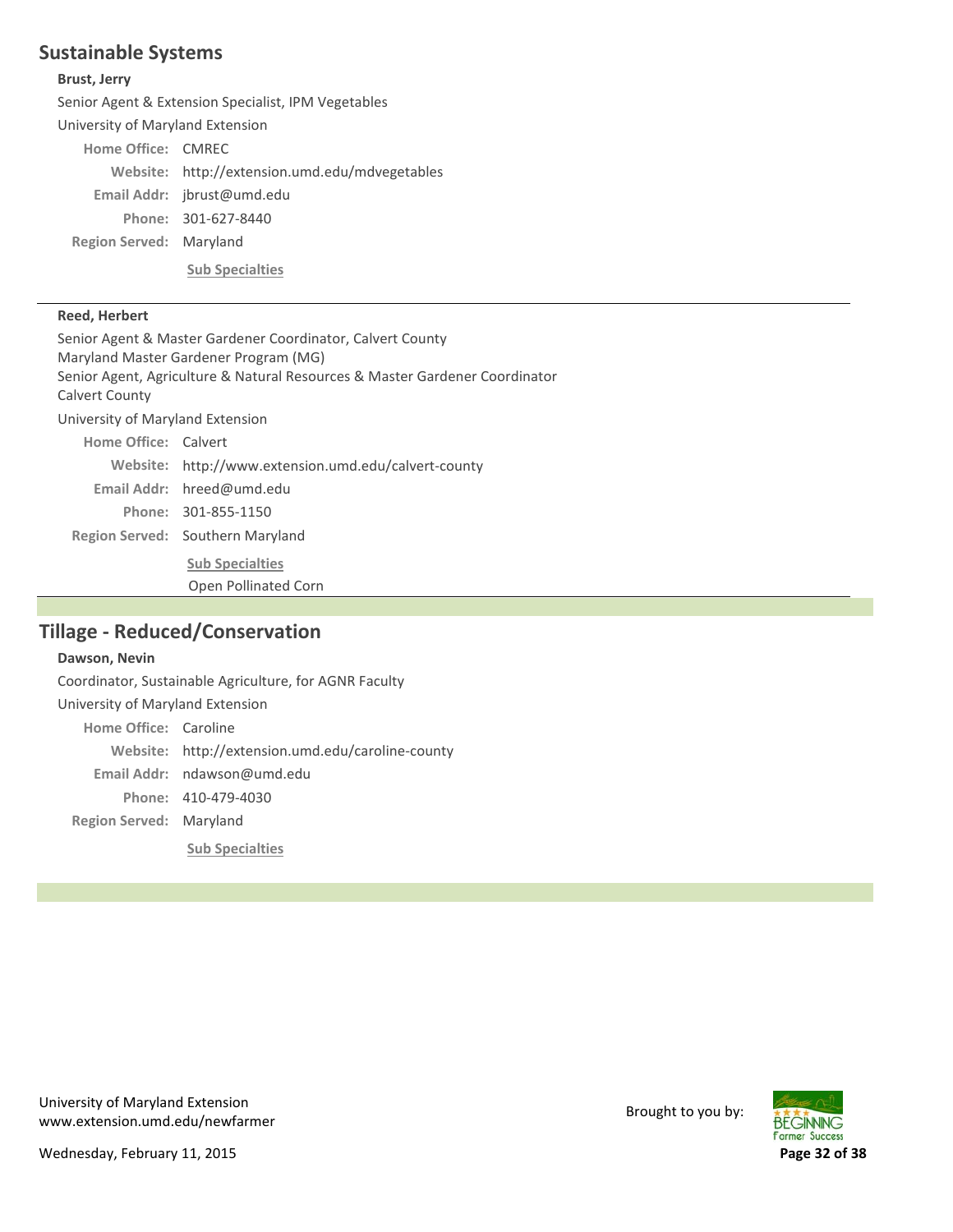# **Tobacco**

#### **Beale, Benjamin**

Senior Agent, Agriculture & Natural Resources

University of Maryland Extension

Home Office: St. Mary's

Website: http://www.extension.umd.edu/st-marys-county

bbeale@umd.edu **Email Addr:**

301‐475‐4484 **Phone:**

Region Served: Southern Maryland

**Sub Specialties**

Burley, Maryland Type

## **Tree Fruit**

### **Butler, Bryan**

Principal Agent, Agriculture & Natural Resources

University of Maryland Extension

Home Office: Carroll

Website: http://www.extension.umd.edu/carroll-county

bbutlers@umd.edu **Email Addr:**

410‐386‐2760 **Phone:**

Region Served: Northern Maryland

**Sub Specialties**

General, IPM‐BMSB and SWD, Apple, Peach, etc.

### **Myers, R. David**

Principal Agent, Instructor, and Program Leader ‐ Agriculture UME & AGNR

University of Maryland Extension

| Home Office: Anne Arundel                                 |
|-----------------------------------------------------------|
| Website: http://www.extension.umd.edu/anne-arundel-county |
| Email Addr: myersrd@umd.edu                               |
| Phone: 410-222-3906                                       |
| Region Served: Southern Maryland                          |
| <b>Sub Specialties</b>                                    |

Peaches, Apples, Meadow Orchard, Tree Fruit Spray Program

### **Newell, Michael**

Faculty Research Assistant & Program Manager, Horticultural Crops

University of Maryland Extension

**Region Served: Maryland** Home Office: WREC http://agresearch.umd.edu/RECs/WREC/index.cfm **Website:** Email Addr: mnewell@umd.edu 410‐827‐7388 **Phone: Sub Specialties**

University of Maryland Extension oniversity of waryland Extension<br>www.extension.umd.edu/newfarmer Brought to you by:

**BEGINNING** Farmer Success

Wednesday, February 11, 2015 **Page 33 of 38**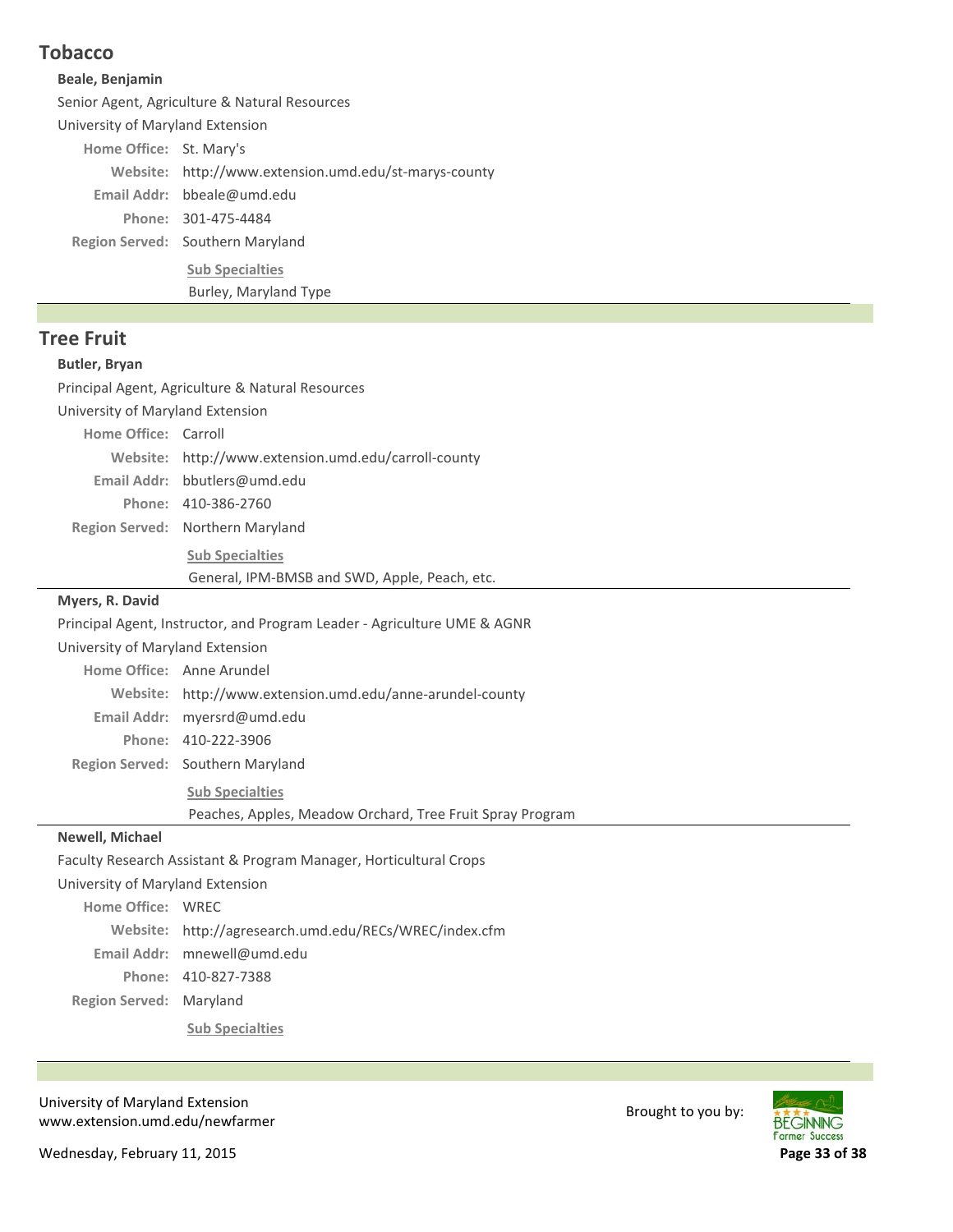## **Vegetable Production**

#### **Beale, Benjamin**

Senior Agent, Agriculture & Natural Resources

University of Maryland Extension

Home Office: St. Mary's

Website: http://www.extension.umd.edu/st-marys-county

bbeale@umd.edu **Email Addr:**

301‐475‐4484 **Phone:**

Region Served: Southern Maryland

**Sub Specialties**

Growing methodology , Diagnotics, Production

#### **Butler, Bryan**

Principal Agent, Agriculture & Natural Resources

University of Maryland Extension

| Website: http://www.extension.umd.edu/carroll-county |
|------------------------------------------------------|
|                                                      |

bbutlers@umd.edu **Email Addr:** 410‐386‐2760 **Phone:**

Region Served: Northern Maryland

**Sub Specialties** Pumpkins, BMSB

#### **Everts, Kate**

Professor & Extension Specialist, Vegetable Plant Pathology

University of Maryland Extension

**Region Served: Maryland Home Office: LESREC** http://extension.umd.edu/mdvegetables/vegetable‐plant‐diseases **Website:** keverts@umd.edu **Email Addr:** 410‐742‐8788 **Phone: Sub Specialties**

Vegetable Diseases

#### **Martin, David**

Senior Agent, Agriculture & Natural Resources

University of Maryland Extension

Region Served: Central Maryland Home Office: Baltimore Website: http://www.extension.umd.edu/baltimore-county dm64@umail.umd.edu **Email Addr:** 410‐666‐1022 **Phone: Sub Specialties** Plasticulture, Central MD Vegetable Conferece

University of Maryland Extension oniversity of waryland Extension<br>www.extension.umd.edu/newfarmer Brought to you by:



Wednesday, February 11, 2015 **Page 34 of 38**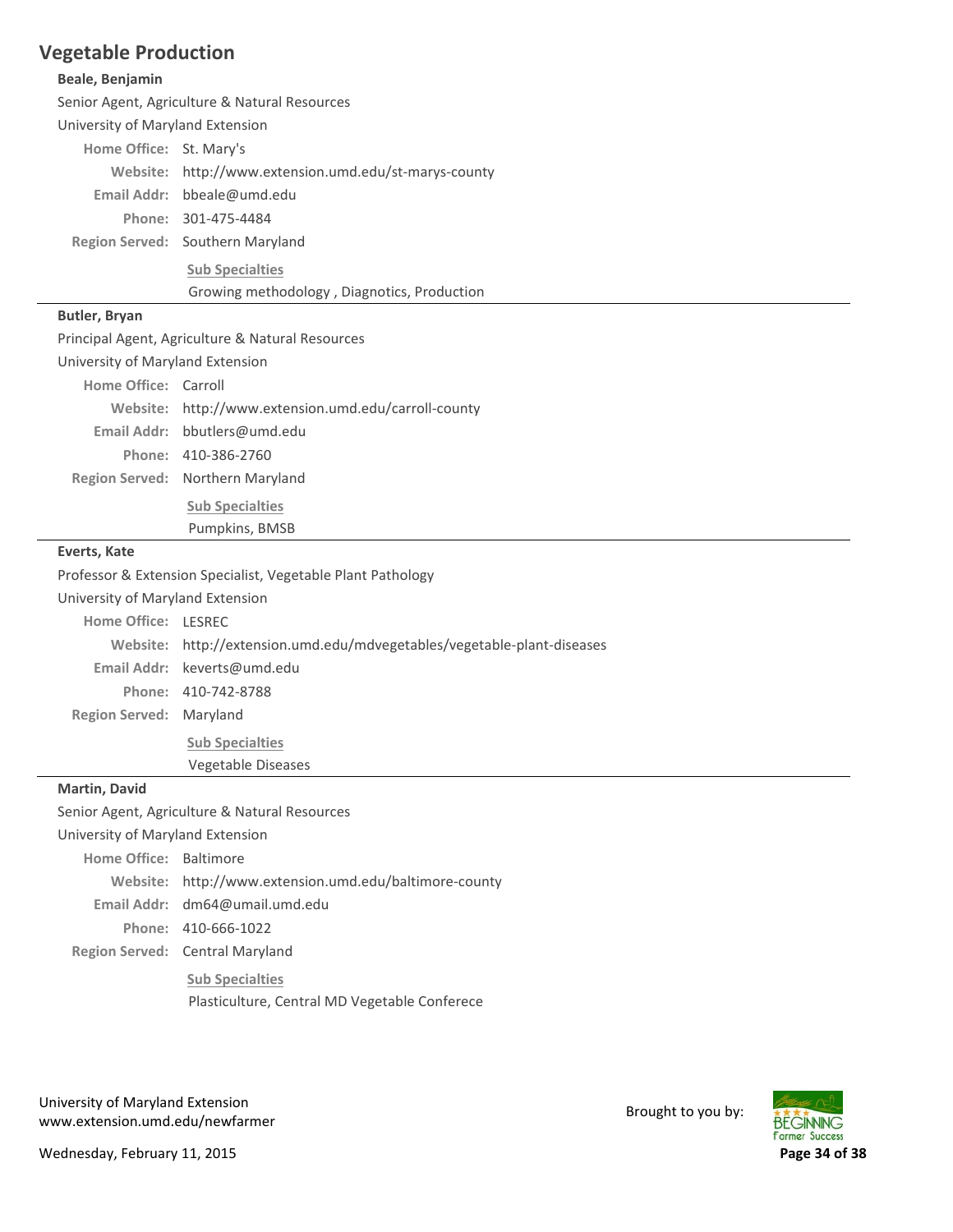#### **Myers, R. David**

Region Served: Southern Maryland Principal Agent, Instructor, and Program Leader ‐ Agriculture UME & AGNR University of Maryland Extension Home Office: Anne Arundel http://www.extension.umd.edu/anne‐arundel‐county **Website:** myersrd@umd.edu **Email Addr:** 410‐222‐3906 **Phone: Sub Specialties**

No‐till, strip till, weed control, GAPs

#### **Schuster, Chuck**

Senior Agent, Agriculture & Natural Resources, Commercial Horticulture

| University of Maryland Extension |                                                                |  |
|----------------------------------|----------------------------------------------------------------|--|
| Home Office: Montgomery          |                                                                |  |
|                                  | Website: http://www.extension.umd.edu/montgomery-county        |  |
|                                  | Email Addr: cfs@umd.edu                                        |  |
|                                  | Phone: 301-590-2807                                            |  |
|                                  | Region Served: Central Maryland                                |  |
|                                  | <b>Sub Specialties</b><br>Small Farm Production, Weed Control, |  |

#### **Traunfeld, Jonathan**

**Region Served: Maryland** Principal Agent & State Master Gardener Coordinator & Director, HGIC & Extension Specialist Maryland Master Gardener Program (MG) Principal Agent & Director & State Master Gardener Coordinator & Extension Specialist Home & Garden Information Center (HG University of Maryland Extension Home Office: CMREC Website: http://extension.umd.edu/hgic Email Addr: jont@umd.edu 410‐531‐5556 **Phone: Sub Specialties** Home Vegetable Production, HGIC, GIEI, IPM programs

University of Maryland Extension oniversity of waryland Extension<br>www.extension.umd.edu/newfarmer Brought to you by:

**BEGINNING Former Success** 

Wednesday, February 11, 2015 **Page 35 of 38**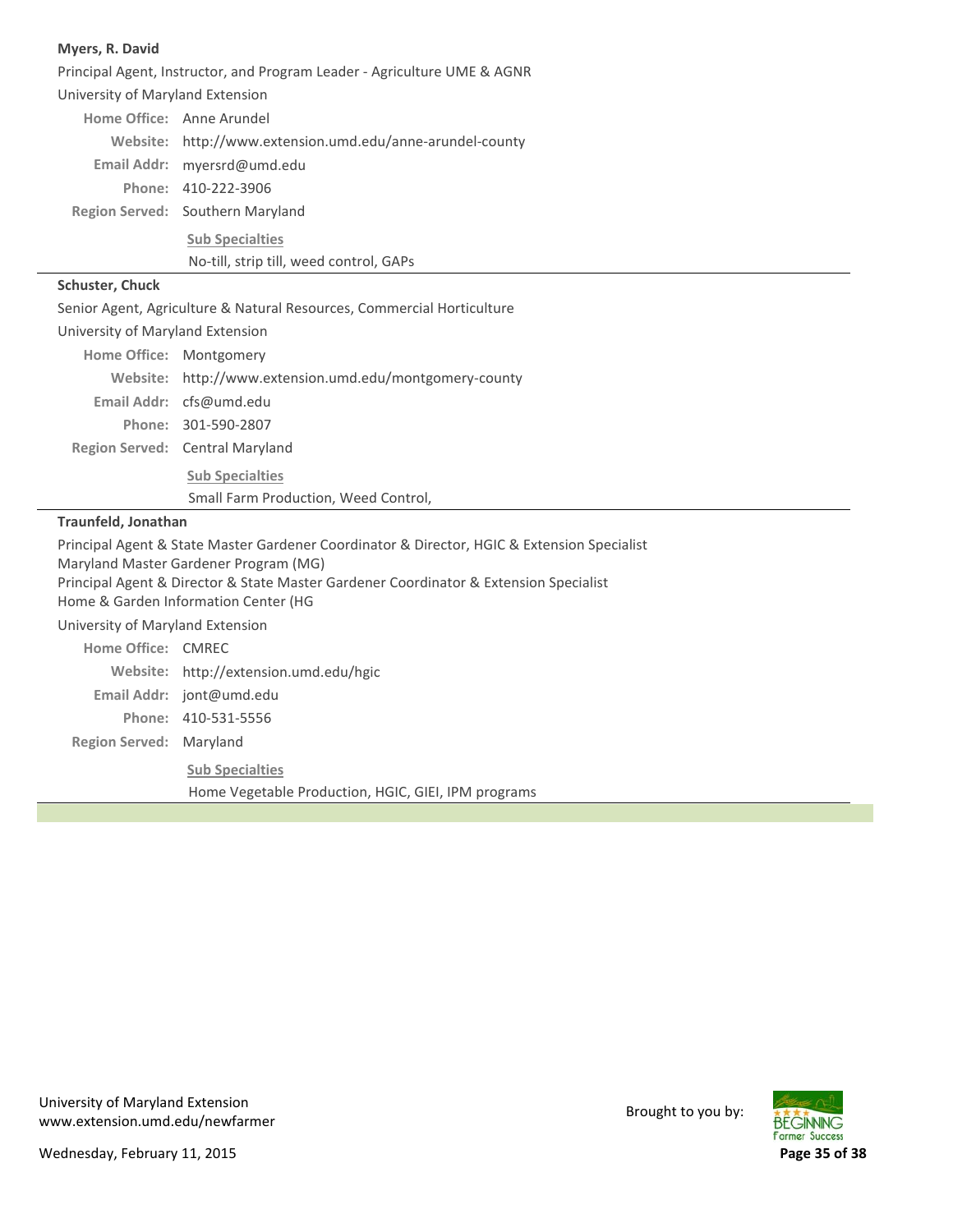## **Viticulture**

#### **Fiola, Joe**

Principal Agent & Regional Extension Specialist, Viticulture & Small Fruit, & Unit Coordinator

University of Maryland Extension

| Home Office: WMREC      |                                           |
|-------------------------|-------------------------------------------|
|                         | Website: www.extension.umd.edu/smallfruit |
|                         | Email Addr: $ifiola@umd.edu$              |
|                         | Phone: 301-432-2767                       |
| Region Served: Maryland |                                           |
|                         | <b>Sub Specialties</b>                    |

Grape Growing, Variety Recommendations, Starting a Vineyard, IPM, Timely Viticulture Newsletter

## **Weed ID**

#### **Rosenkranz, Ginny**

Faculty Extension Assistant, Commercial Horticulture, Master Gardener Coordinator

University of Maryland Extension

| Home Office: Wicomico      |                                                       |
|----------------------------|-------------------------------------------------------|
|                            | Website: http://www.extension.umd.edu/wicomico-county |
|                            | Email Addr: rosnkrnz@umd.edu                          |
|                            | Phone: 410-749-6141                                   |
| Region Served: Lower Shore |                                                       |
|                            | <b>Sub Specialties</b>                                |

# **Well & Septic**

#### **Reed, Herbert**

Senior Agent & Master Gardener Coordinator, Calvert County Maryland Master Gardener Program (MG) Senior Agent, Agriculture & Natural Resources & Master Gardener Coordinator Calvert County University of Maryland Extension Home Office: Calvert http://www.extension.umd.edu/calvert‐county **Website:**

Email Addr: hreed@umd.edu

Region Served: Southern Maryland 301‐855‐1150 **Phone:**

**Sub Specialties**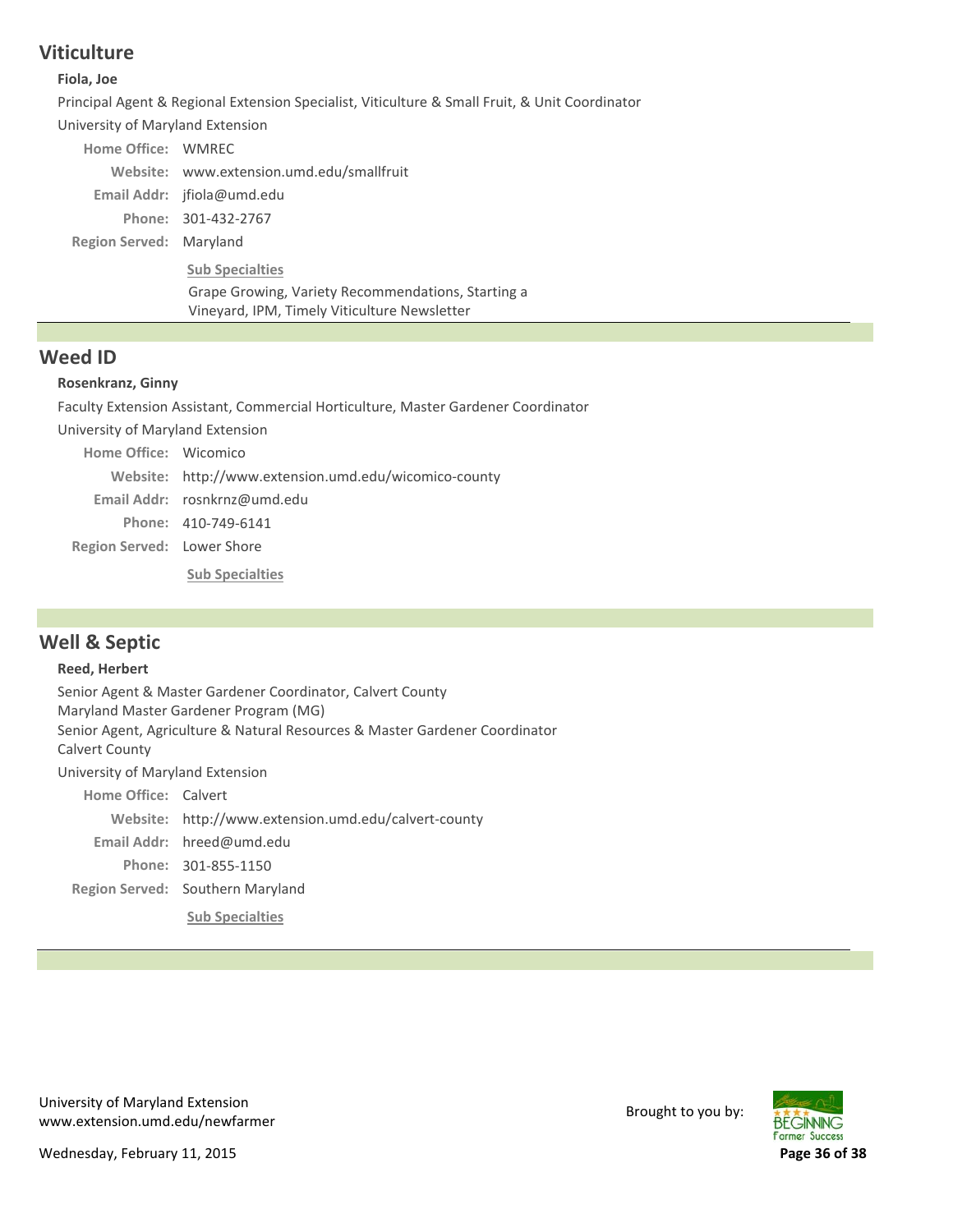# **Wetlands**

### **Stewart, Nancy**

Faculty Extension Assistant, Natural Resources

University of Maryland Extension

Home Office: WREC

http://agresearch.umd.edu/RECs/WREC/index.cfm **Website:**

nstewart@umd.edu **Email Addr:**

410‐827‐8056 **Phone:**

**Region Served: Maryland** 

**Sub Specialties**

# **Wildife Control**

### **Kays, Jonathan**

**Region Served: Maryland** Affiliate Principal Agent Plant Science & Landscape Architecture (PSLA) Principal Agent & Regional Extension Specialist, Natural Resources Western Maryland Research and Education Center (WMREC) University of Maryland Extension Home Office: WMREC http://extension.umd.edu/forest‐steward/natural‐resources **Website:** Email Addr: jkays@umd.edu 301‐432‐2767 **Phone: Sub Specialties** Deer and Vole Management

## **Wildlife Management**

Region Served: Upper Shore **Lewis, Jim** Senior Agent, Agriculture & Natural Resources University of Maryland Extension Home Office: Caroline http://www.extension.umd.edu/caroline‐county **Website:** Email Addr: jlewis2@umd.edu 410‐479‐4030 **Phone: Sub Specialties** Food Plots